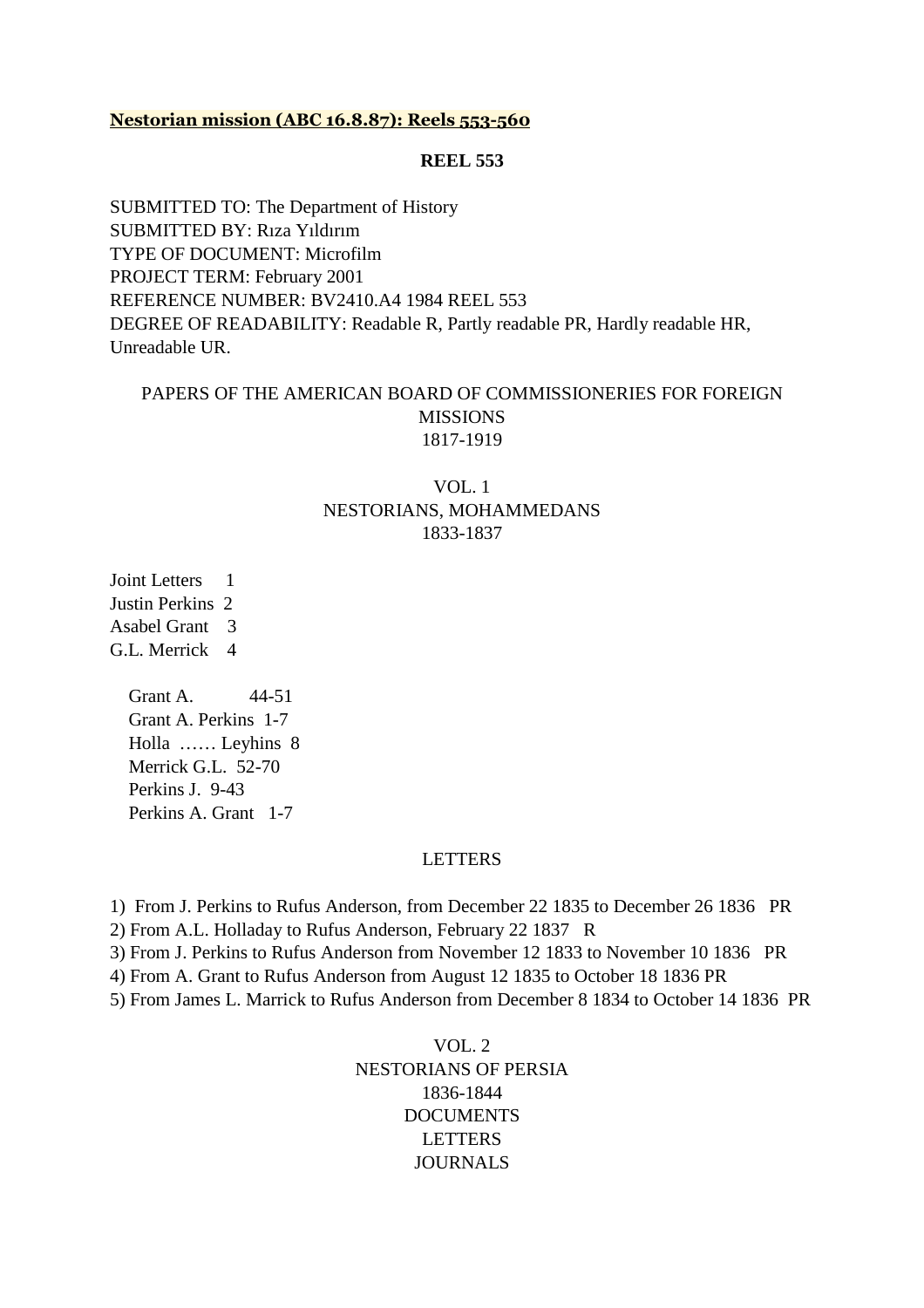Index Nestorians Vol.I: Gomes ………… with the Rufhan Embassy passports 1-4 Grant A 3 Estimates of Expenses 14 to 21 Letters of the Mission 21 to 55 Holladay A. Hockins 23 ……………………. 26 ……………………………………… Mission to ………. Marrick 41 ……………………………… Map of ……………………. Nestorians to J. Perkins 142-148 Perkins J. 56-140 …………………………………………… ………………………………………… Perkins J. ……………………… Journals 121-140 Letters ………….

### LETTERS, DOCUMENTS, JOURNALS

1) Letter from George A. Brter to U.L. Legation December 1 1836 R

- 2) Letter from Asabel Grant to Von David Porter October 2 1836 R
- 3) Annual Tabular View R

……………………… ………………………………

- 4) Letters from A.L.Holladay to Rufus Anderson from April 1837 to December 20 1838 PR
- 5) Letters from J. Perkins to Rufus Anderson from December 26 1836 to April 19 1844 PR
- 6) Letter from J.R. Riach to Rufus Anderson April 11 1838 R
- 7) Journal of J. Perkins
- 8) Journal of J. Perkins 1840 R

9) '' '' '' '' R

- 10) " " "  $R$
- 11) '' '' '' 1843-44 R

12) Letter from John Hermez to J. Perkins October 10 1842 R

13) Letter from George of Galavan to Rufus Anderson December 29 1842 R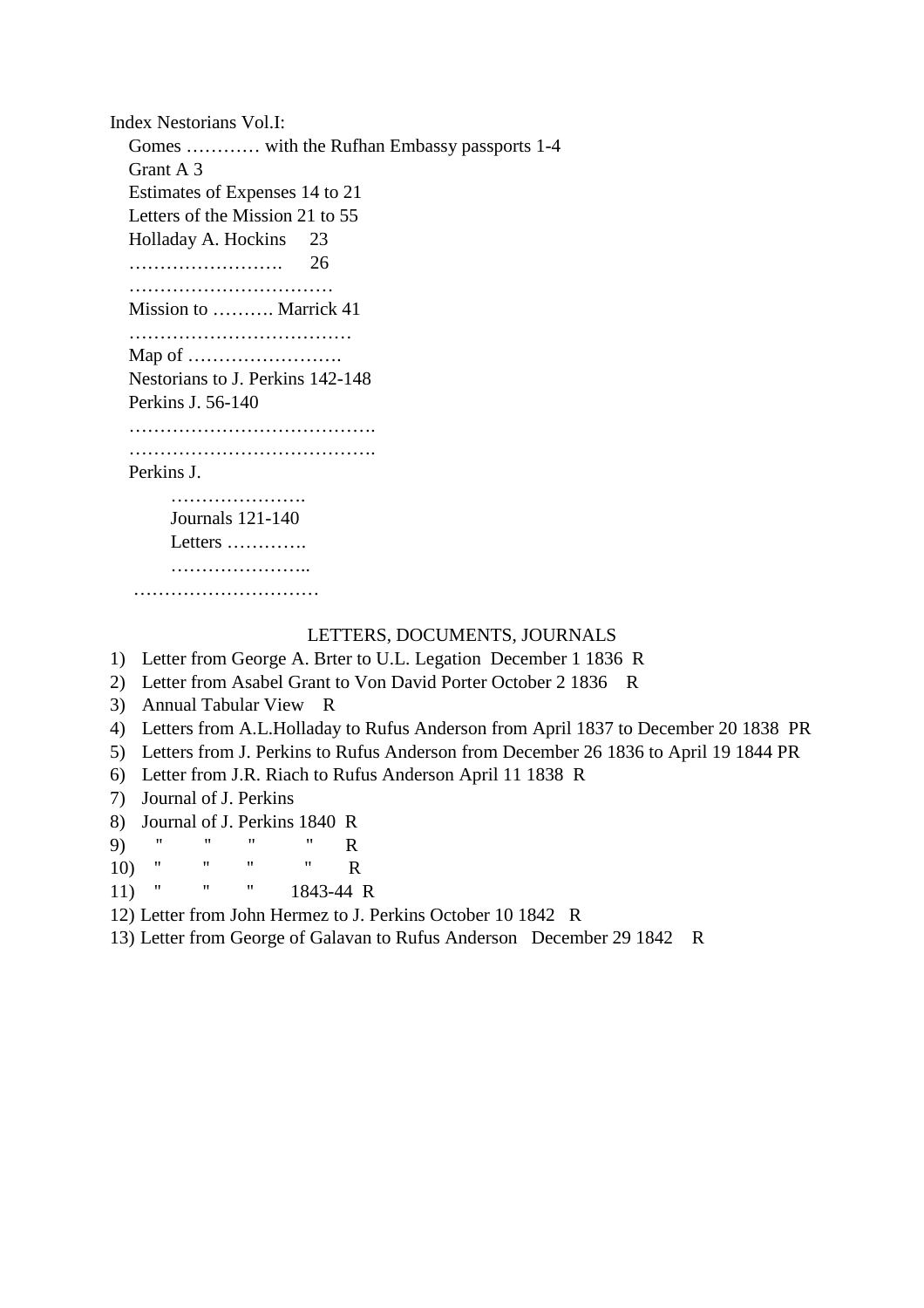SUBMITTED TO: The Department of History SUBMITTED BY: Rıza Yıldırım TYPE OF DOCUMENT: Microfilm PROJECT TERM: March 2001 REFERENCE NUMBER: BV2410.A4 1984 REEL 554 DEGREE OF READABILITY: Readable R, Partly readable PR, Hardly readable HR, Unreadable UR.

## ABC 16: THE NEAR EAST 1817-1919

UNIT 5: REEL 554 16.8.7: NESTORIAN MISSION VOL. 3-4

-------------------

# VOL. 3 NESTORIANS OF PERSIA 1836-1844 LETTERS JOURNALS

INDEX: Buarch E. 127-132 Grant A. 1 to 45 Appeal to pims phyficians 35.36.37 Comespadience with Dwight H.G.O 7.11 '' '' Malik Kadim Mirza 41.42 " **Riach 15.6**  '' '' Shiel 12-14 " M.D. Justine 43-45 Journal 38 Letters to Brigham A.B.Joc 27 '' to Mission at Oramiah 26 '' to Jan Key Nestorian mission 31 Holladay A.L. 46 to 76 Journal 49-76 Letters 46-68 Merrich J.L. !33 to 180 '' M.E 181 Stocking W.R. 77 to 94 Journal 88-94 Miss S. 87 Stoadand D.J. 123 to 126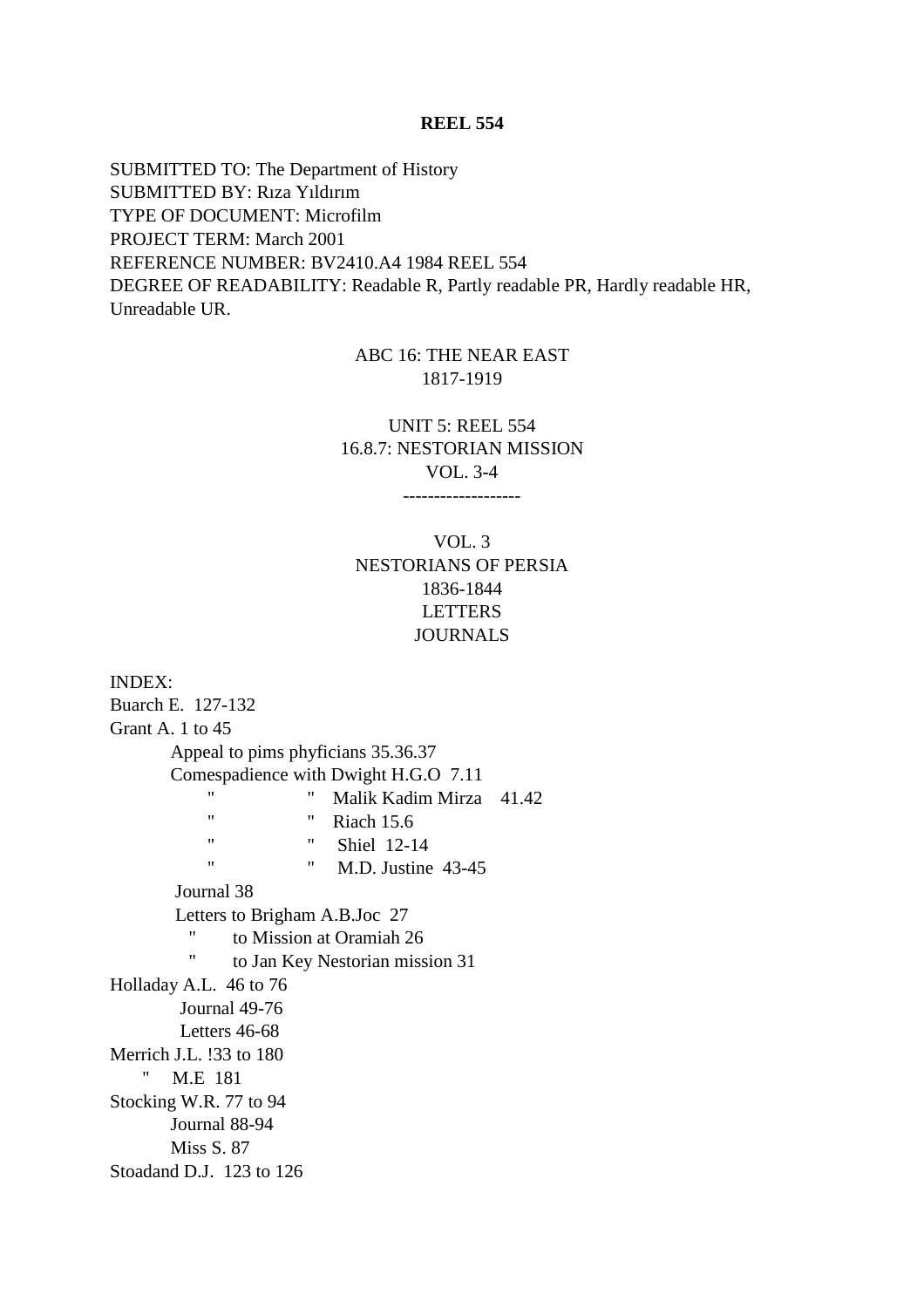Wright A.H. 104 to 122 Journals 118- 122 Letter to Dr. Grand 107

### LETTERS AND JOURNALS

- 1) Letter from Asabel Grant to Rufus Anderson from March 25 1837 to March 20 1840 PR
- 2) Journal of A. Grant R
- 3) "  $\qquad \qquad \mathbb{R}$ <br>
(A) " "  $\qquad \qquad \mathbb{R}$
- 4) '' '' R
- 5) Letters from A.L.Holladay to Rufus Anderson from March 1837 to October 1843 PR
- 6) Letters from N.R.Stocking to Rufus Anderson from March 21 1839 to November 8 1843 PR
- 7) Journal R
- 8) Journal PR
- 9) Journal PR
- 10) Journal R
- 11) Letters from W. Gomes to Rufus Anderson from November 1839 to March 1840 PR
- 12) Letters from A.H.Dwight to Rufus Anderson from July 30 1840 to October 1843 PR
- 13) Journal of Dwight R
- 14) Letters from E.M.Breath to Rufus Anderson from September 4 1840 to April 16 1841 PR
- 15) Letters from James L. Marrick to Rufus Anderson from December 27 1836 to November 9 1842 PR

# VOL.2 MOUNTAIN NESTORIANS 1840-1844 LETTERS JOURNALS

INDEX:

Episcopal Bishop of American Letters to Syrian Patrick Semual Grant Hinsdal 2.3 Grant A. 11 to 81 Grant A. Hinsdal 1.4.88 Laurice 5.7.8.9.12.9 Journal of Dr. Grant 72.81 Col Taylor to Dr. G. 38 Dr.G. to Dr. Vanghan 39 Hinsdall A.K. 43.82 to 100 ………. 99 Journal of tour 60 Laurice J. 102 to 133 Journal 105 A.Smith 10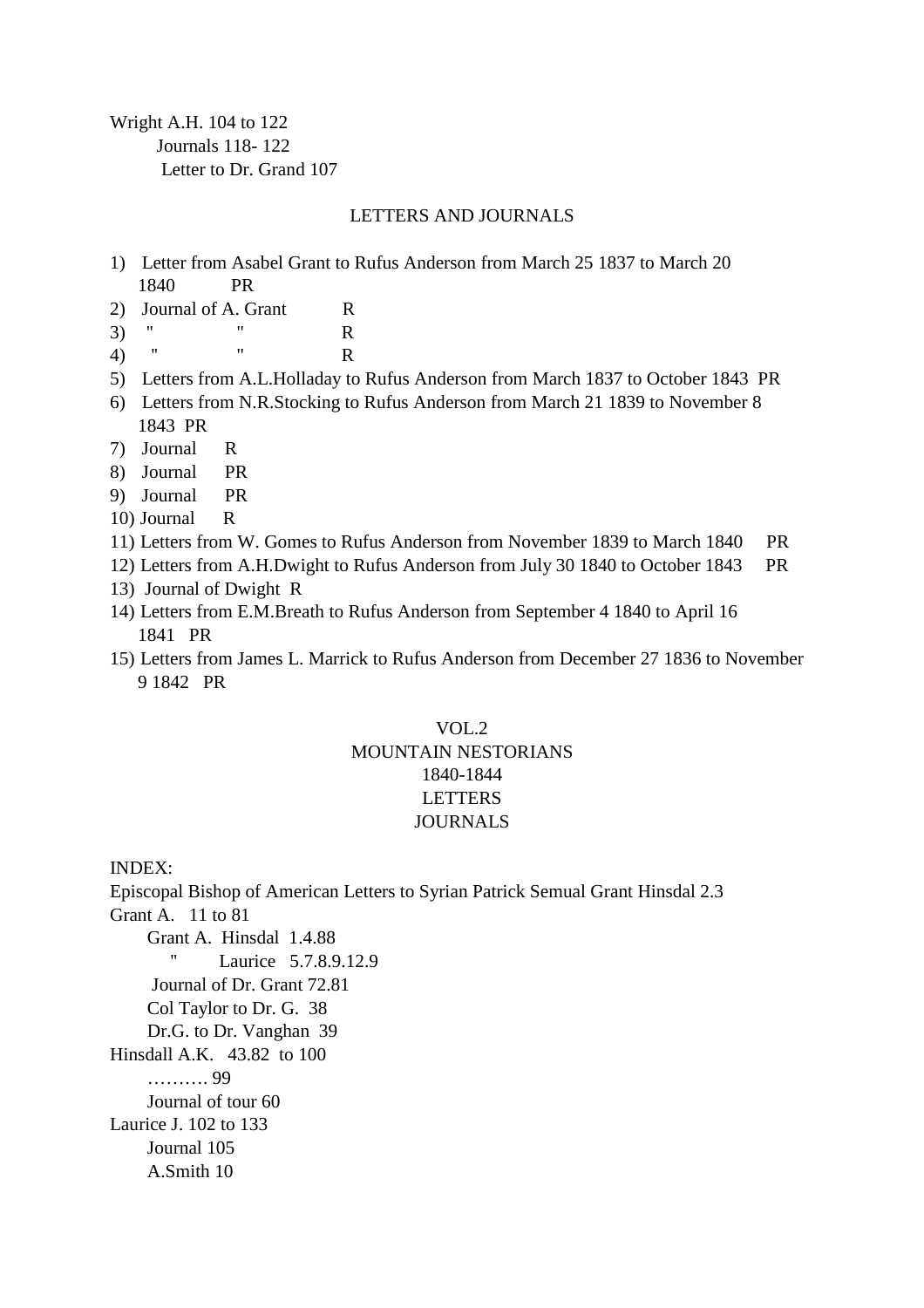Mitchell C.C. to E.R Reah 101 Smith A. 134 to 146 Smith A. Laurice 10

### LETTERS AND JOURNALS

1) Letters from A.K. Hinsdall to Rufus Anderson from March 30 1842 to November 3 1842 PR

2) Letters from Laurie to R.Anderson from January 17 1843 to January 12 1844 PR

3) Letters from A.Grant to Anderson from December 29 1841 to February 25 1844 PR 4) Journal of A. Grant R

5)Letters from A.K.Hinsdall to Anderson from March 30 1841 to February 10 1844 PR

6) Journal of Hinsdall PR

7) Letters from Laurie to Anderson from June 14 1841 to April 1844 pR

8) Journal from March to April 1843 R

9) Letters from Azeriah Smith to Rufus Anderson from January 17 1843 to May 18 1844 PR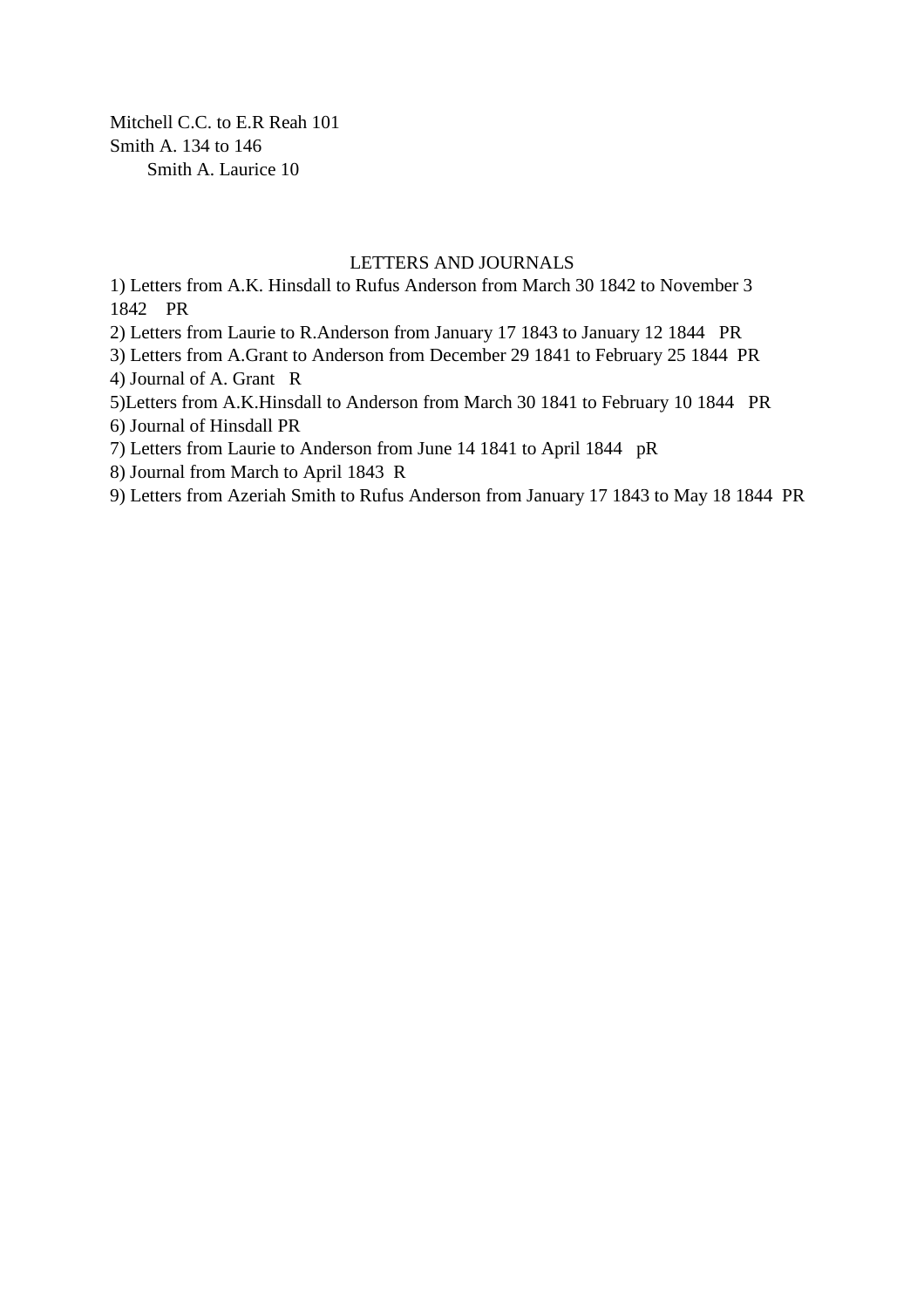SUBMITTED TO: The Department of History SUBMITTED BY: Rıza Yıldırım TYPE OF DOCUMENT: Microfilm PROJECT TERM: April 2001 REFERENCE NUMBER: BV2410.A4 1984 REEL 555 DEGREE OF READABILITY: Readable R, Partly readable PR, Hardly readable HR, Unreadable UR.

# 16.8.7: NESTORIAN MISSION VOL.5 1847-1859 ----------------------

### DOCUMENTS LETTERS JOURNALS

1) Annual Tabular Views R

2) Letters from H.R.Hacking to Rufus Anderson from March 22 1847 to April 25 1848 PR

3) Letter from L.G. Gochran to Anderson June 3 1850 R

4) Estimates of expanses for 1859 R

5) Letters from W.A.Boston to Anderson from May 21 1849 to December 25 1849 PR

6) Letters from A.H.Wright to Anderson from February 21 1850 to January 29 1858 PR

7) Letters from B.R.Abben to S.L.Pommeg from March 28 1854 to April 2 1857 PR

8)Letters from Thomas L. Ambrose to Anderson from June 2 1858 to June 29 1859 R

9) Letters from Edward Breath to Anderson from March 15 1847 to December 1 1859 PR

10) Letters from George W. Goan to Anderson from March 30 1849 to Noember 11 1859 PR

11) Letters from Justin Perkins to Anderson from February 17 1847 to December 30 1859 PR 12) From The Journal of Anderson R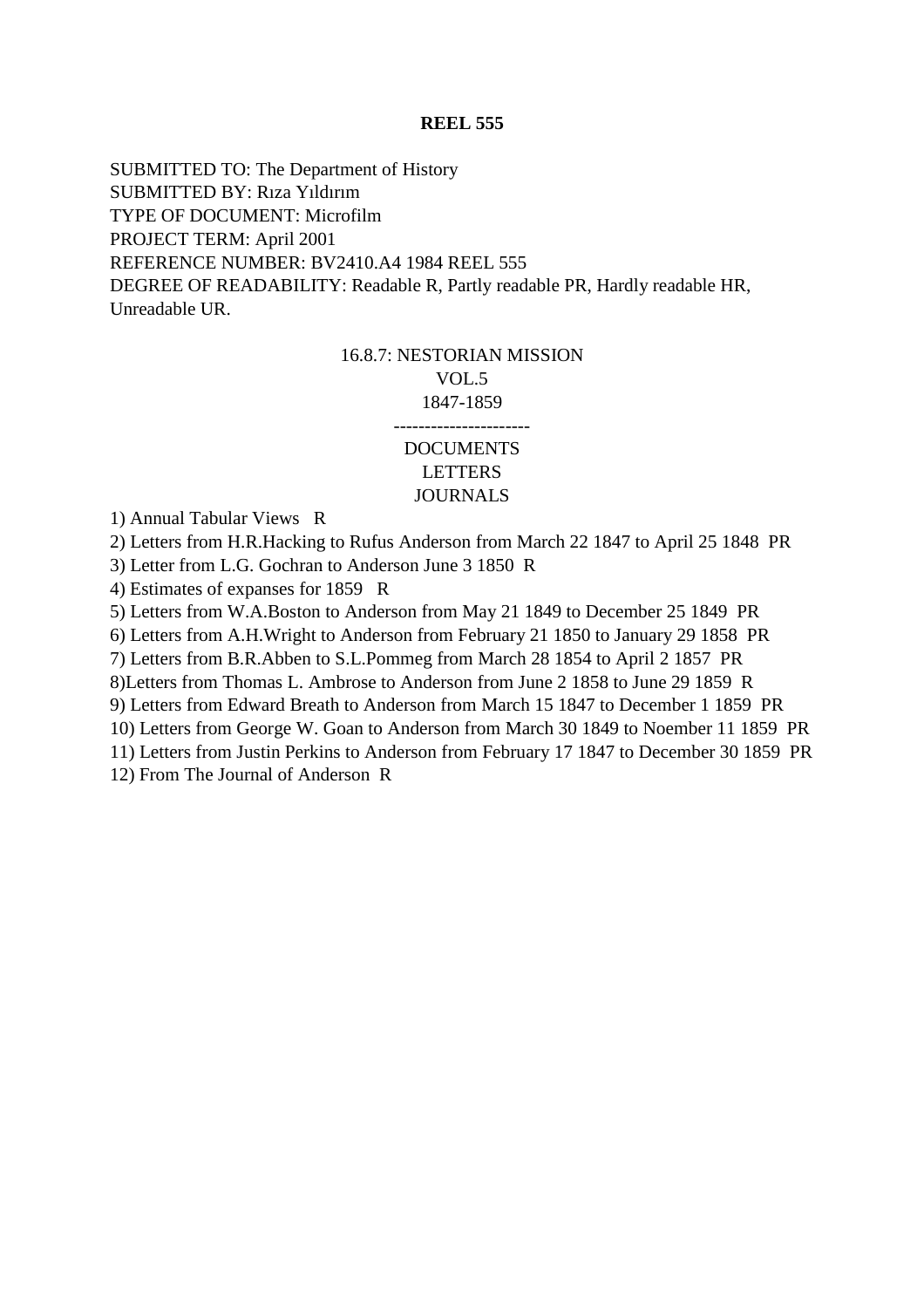SUBMITTED TO: The Department of History SUBMITTED BY: Rıza Yıldırım TYPE OF DOCUMENT: Microfilm PROJECT TERM: May 2001 REFERENCE NUMBER: BV2410.A4 1984 REEL 556 DEGREE OF READABILITY: Readable R, Partly readable PR, Hardly readable HR, Unreadable UR.

### MISSION TO THE NESTORIAN PEOPLE VOL.2

#### LETTERS FROM INDIVIDUAL MISSIONARIES 1847-1859

#### LETTERS

1) Letters of C., Joseph G. from 1847 to 1859 PR

2) Letters of Grane, Edwin H. from 1851 to 1854 PR

3) Letters of Grane, Miss Ann Elisa from 1858 to 1860 PR

4) Letters of Fisk, Miss Fidelia from 1846 to 1860 PR

5) Letters of Holladay, Albert L. from 1847 to 1848 PR

6) Letters of Perkins Justin in 1849 PR

Jurnal of a tour from Oroamiah(?) to Mosul(?)

7) Letters of Rhia, Samuel A. from 1850 to 1859 PR

8) Letters of Shedal, John H. in 1859 PR

9) Letters of Scoddard, Mrs. Sophia D. from 1857 to 1859 PR

10) Letters of Thomfison, Anihers L. in 1859 PR

11) Letters of Wright, Austin H. from 1847 to 1859 PR

12) Letters of Stocking, William R. from 1847 to 1854 PR

13) Letters of Stocking, Mrs. Jesusha E.G. in 1854 PR

14) Letteres of Scoddard, David T. from 1847 to 1856 PR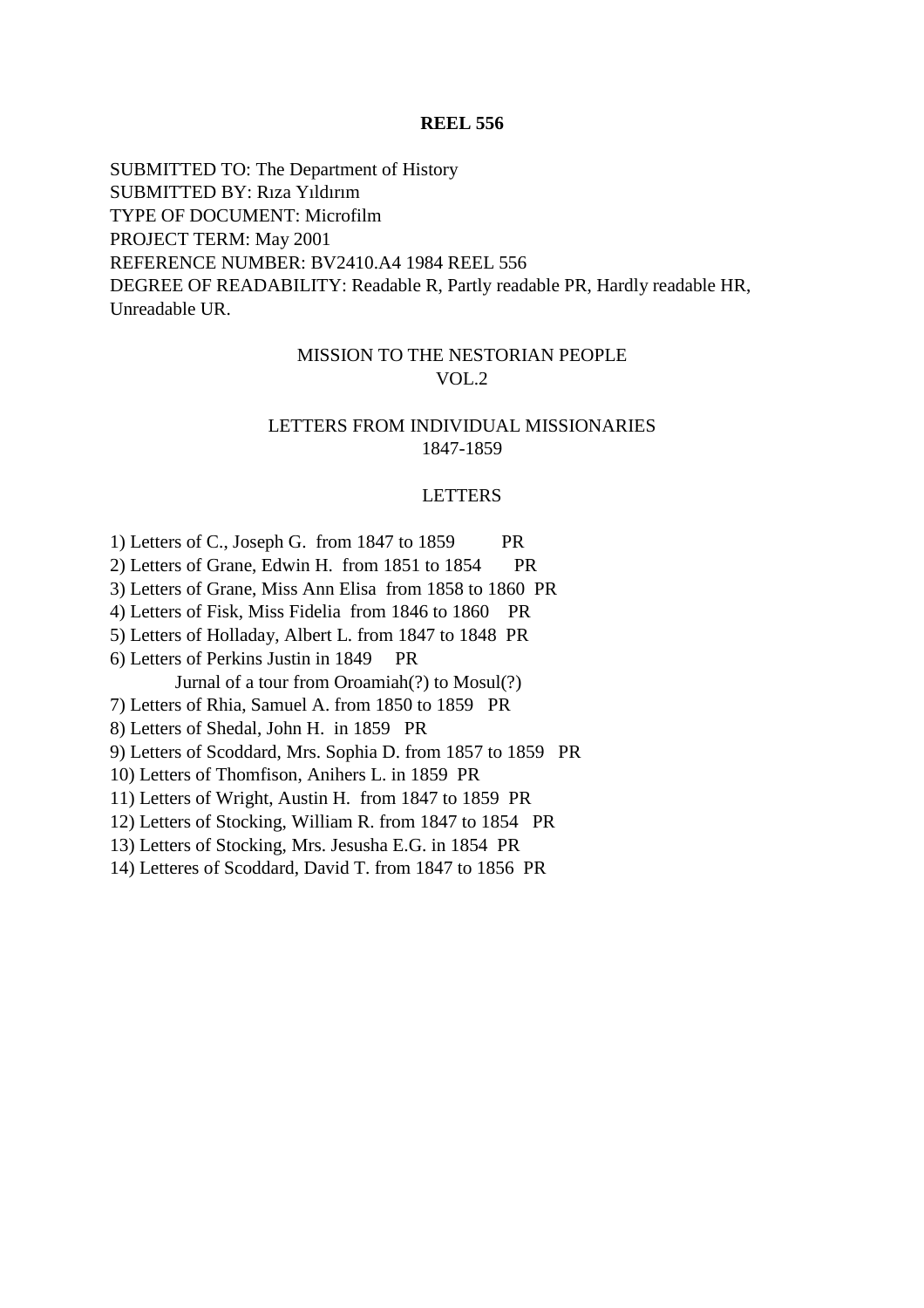Submitted by: Grigor Boykov Submitted to: Department of History Project term (month, year): October 31, 2002

Bibliographical and physical information Document type: microfilm Reference no. **BV2410.A4 1984**, Reel **557** Degree of readability: R, PR, HR, UR (e.g. readable, partially readable, hardly readable, unreadable)

American Board of Commissioners for Foreign Missions

ABC 16: The Near East 1817-1919

Unit 5 Reel 557

Nestorian Mission

Vol. 7 Part 1

Nestorian Mission

1860-1871

Documents

Reports

**Letters** 

INDEX

Annual Tabular Views, 1860-1870 HR

Estimates R

Letters from the mission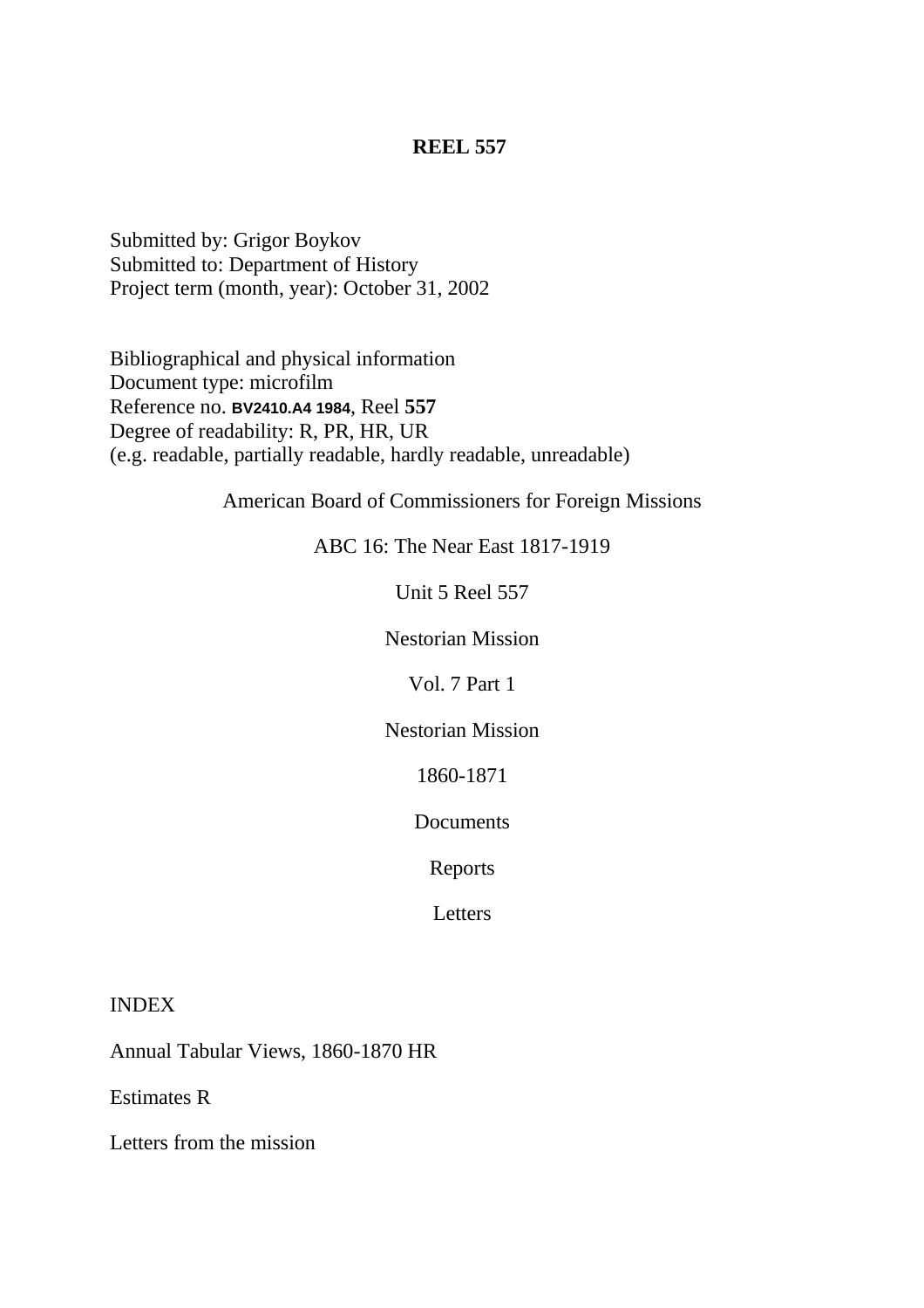- o from the mission to Anderson, July 30, 1861 HR
- o from the mission to Clark, May 2, 1864 HR
- o from the mission to Clark, May 21, 1870 R
- o from the mission to Clark, Jan. 30, 1864 R
- o from the mission to Parkins, March 11, 1868 R
- o from the mission to Parkins, ... 1861 HR

Meeting of General ?Knoorya of Syrians in Persia R, HR

Letter from Dea Moses to ... UR

Report of Colporteur HR, UR

Letter from Nestorian Christians to the Primate & Bishop of London R

Report of Dracon Escho of Tabriz, 1867 HR

Report of Colporteur, 1867 HR, R

Base of Mrs. Perkins, July 15, 1862 R

Base of Dr. Young 1864 PR

Revival in 1849 HR

Letter to the President Lincoln from Edw. Breath, F. Y. Cochran, J. A. Rhean, Benj. Labarce, J. W. Coan, T. L. Ambrose, Frank H. Young, H. Yheld, Henry A. Cobb R

Printed letter from Mr. S. A. Shedd, Apr. 16, 1861 R

Statistics R

Letter from Dr. Bormach, Tabriz, Aug. 20 1861 HR

Letter from Mrs. Stocking to ... UR

Destitution among the Nestorians June 2, 1863 R

The Nestorians in Persia, Jan. 24, 1866

Vineyard & Wine drinking of Persia R

Extract from letter form Dr. Schmettau R

Golden Crain 1868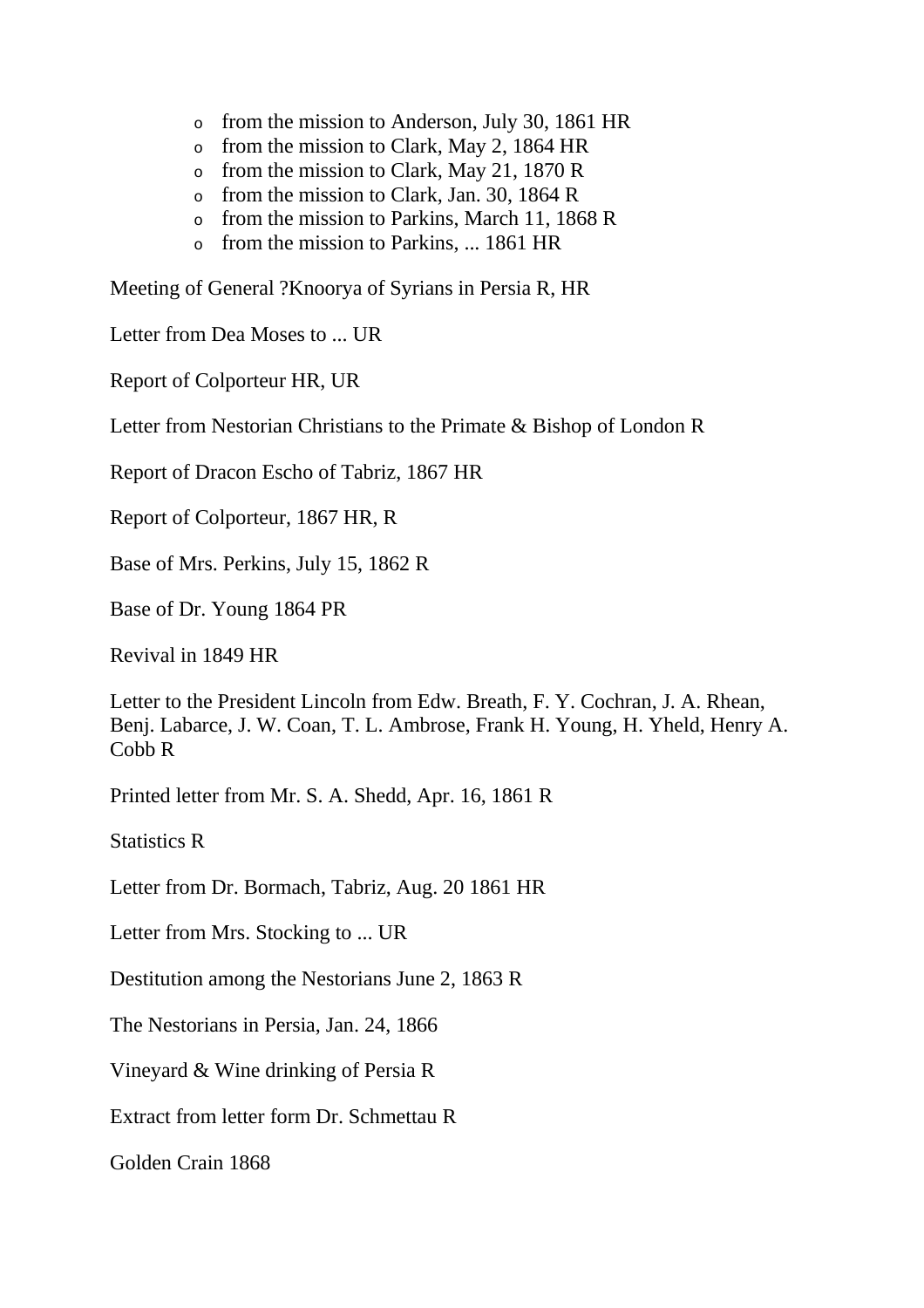Letters from individual missionaries

Letters from T. L. Ambrose

- to ..., May 10, 1860 PR

- o to ..., March 18, 1861 UR
- o to Dr. Anderson, March 18, 1861 PR
- o to Dr. Ar. Urhen, Dec. 8, 1861 HR
- o to Dr. Ar. Urhen, Dec. 28, 1861 PR
- o to Dr. Anderson, Aug. 16, 1861 R

Letters from Mrs. Beach

- o to Anderson, Dec. 9, 1859 R
- o to Anderson, Jan. 10 1860 HR
- o to Anderson, Apr. 20 1860 UR
- o to Anderson, Jan. 2 1860 R
- o to Anderson, Jan. 23 1860 HR
- o to Anderson, May 31 1860 R
- o to Anderson, Oct. 2 1860 R

# Letters from S. A. Breath

- o to Anderson, Aug. 7 1860 R
- o to Anderson, Dec. 29 1860 R
- o to Anderson, June 15 1861 R
- o to Dr. Wright, Sept. 5 1861 R
- o to Anderson, Nov. 20 1861 HR
- o to Anderson, Jan. 30 1862 R
- o to Anderson, May 2 1862 HR
- o to Anderson, Aug. 2 1862 HR
- o to Anderson, Aug. 20 1862 HR
- o to Anderson, Aug. 26 1862 HR
- o to Anderson, Sept. 18 1862 R
- o to Anderson, Nov. 3 1862 R
- o to Anderson, Nov. 13 1862 HR
- o to S. B. Ynat, Dec. 13, 1862 R
- o to S. B. Ynat, Dec. 29, 1862 HR

# Letters from G. H. Coan

- o to Anderson, Jan. 1, 1863 HR
- o to Y. B. Ynat, Apr. 13, 1863 UR
- $\circ$  to Y. B. Ynat, June. 8, 1863 R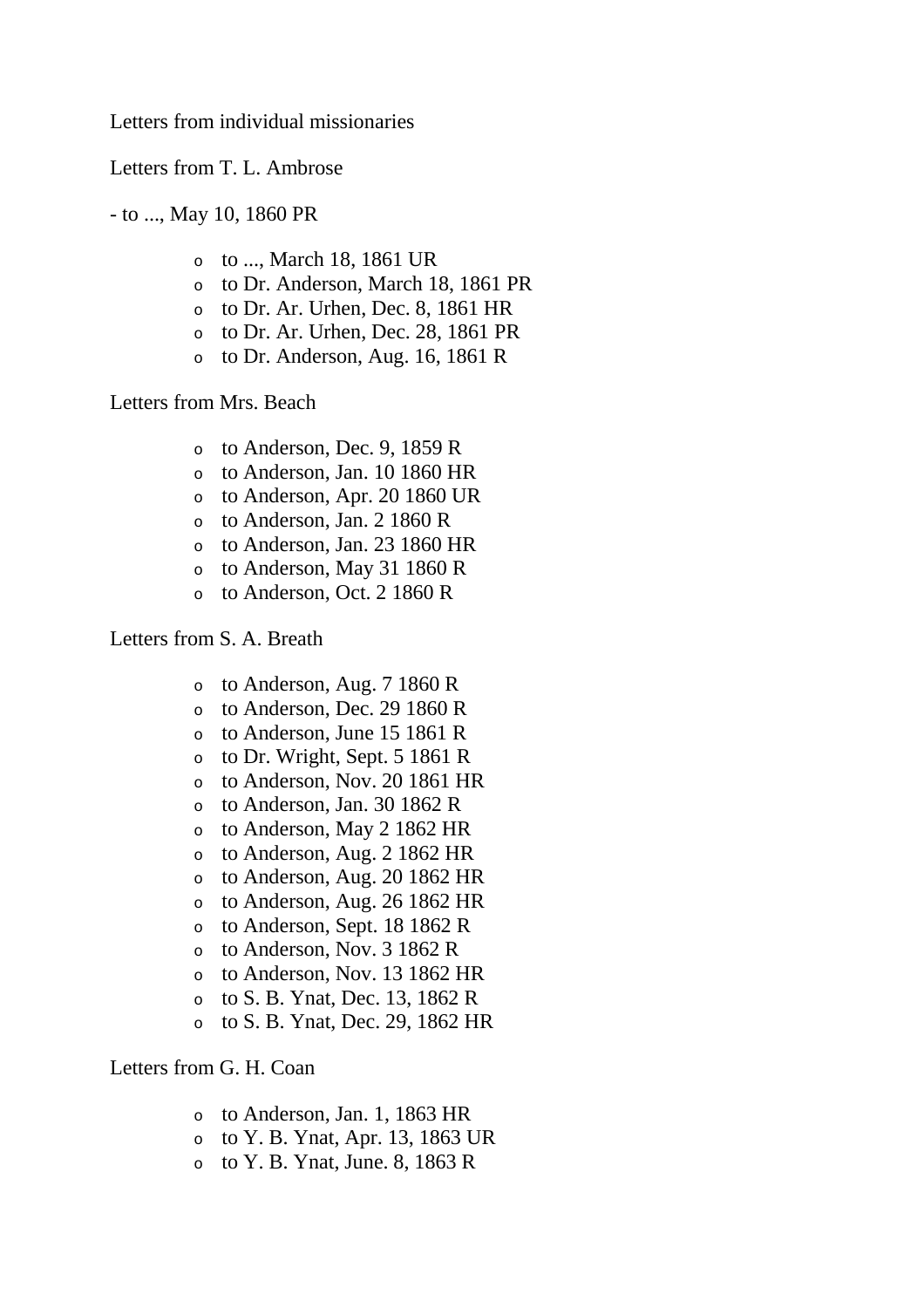- o to Y. B. Ynat, July 14, 1863 UR
- o to Y. B. Ynat, July 20, 1863 R
- o to Y. B. Ynat, Oct. 13, 1863 R
- o to Y. B. Ynat, Oct. 23, 1863 HR
- o to Anderson, Nov. 25, 1863 HR
- o to Y. B. Ynat, Dec. 30, 1863 R
- o to Anderson, Dec. 30, 1863 R
- o to Y. B. Ynat, Feb. 19, 1864 HR
- o to Anderson, Feb. 20, 1864 R
- o to Y. B. Ynat, Feb. 21, 1864 HR
- o to Anderson, March 7, 1864 R
- o to Anderson, May 5, 1864 R
- $\circ$  to Y. B. Ynat, May 9, 1864 HR
- o to Anderson, May 13, 1864 HR
- o to Anderson, May 19, 1864 HR
- o to Anderson, Sept. 30, 1864 R
- o to Anderson, Dec. 30, 1864 R
- o to Anderson, Feb. 1, 1865 R
- o to Anderson, Jan. 13, 1866 R
- o to Anderson, May 7, 1866 R
- o to H. K. Clark, May 30, 1867 R
- o to H. K. Clark, Oct. 19, 1867 R
- o to H. K. Clark, Jan. 11, 1868 UR
- o to H. K. Clark, Oct. 10, 1868 HR
- o to H. K. Clark, Jan. 8, 1869 R
- o to H. K. Clark, Apr. 6, 1869 R
- o to H. K. Clark, Dec. 14, 1869 HR
- o to H. K. Clark, Apr. 26, 1870 R
- o to H. K. Clark, May. 12, 1870 HR
- o to H. K. Clark, Sept. 1, 1870 R
- o to H. K. Clark, Nov. 30, 1870 R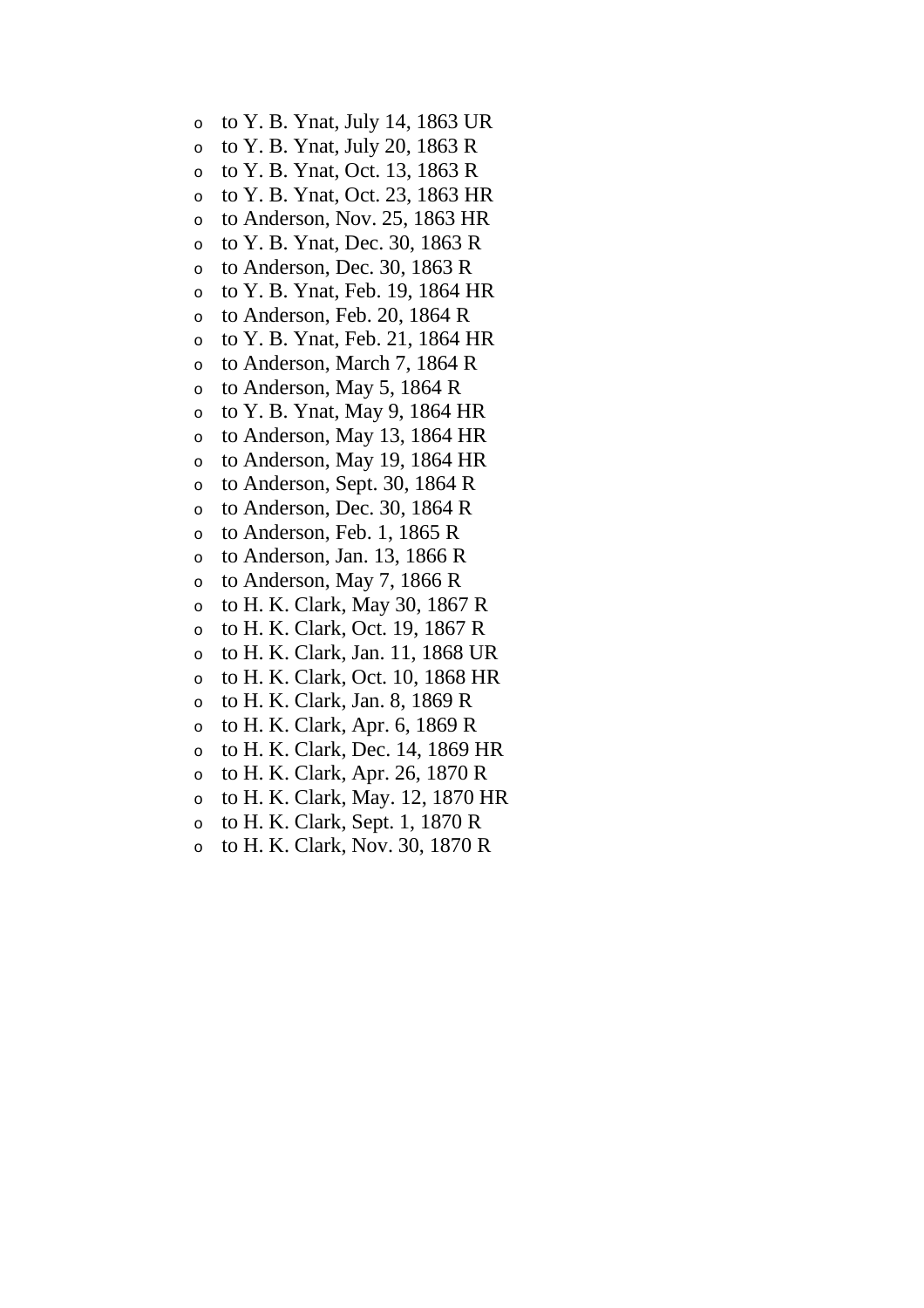Submitted by: Grigor Boykov Submitted to: Department of History Project term (month, year): November 31, 2002

Bibliographical and physical information Document type: microfilm Reference no. **BV2410.A4 1984**, Reel **558** Degree of readability: R, PR, HR, UR (e.g. readable, partially readable, hardly readable, unreadable)

American Board of Commissioners for Foreign Missions

ABC 16: The Near East 1817-1919

Unit 5 Reel 558

Nestorian Mission

Vol. 7 Part 2

Nestorian Mission

1860-1871

Documents

Reports

Letters

Part 2 Letters [COB-PER]

Letters from H. A. Cobb to Anderson D. D.

1. --------- UR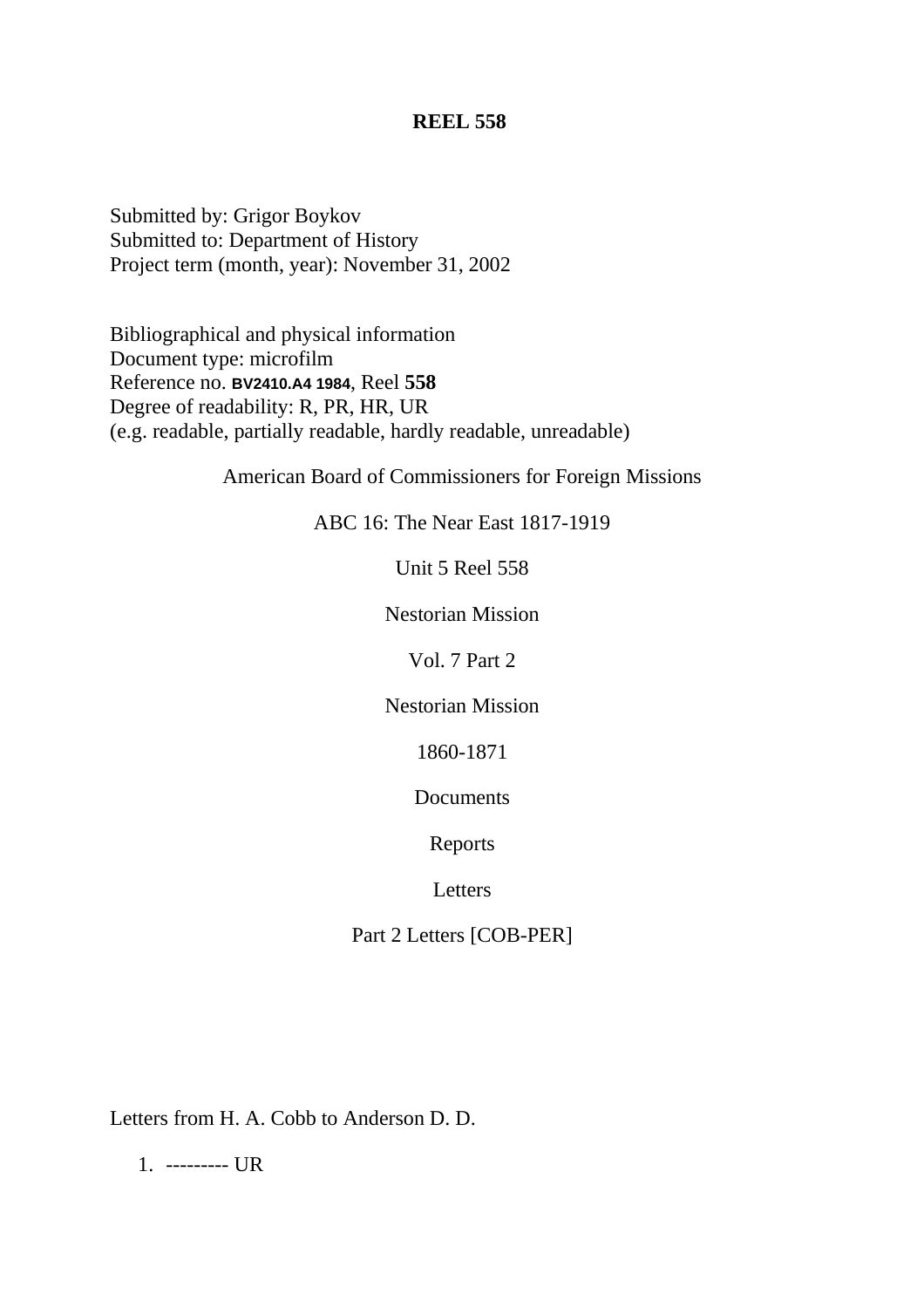2. Jan. 8, 1860 R 3. Feb. 22, 1860 R 4. May 10, 1860 R 5. June 18, 1860 R 6. Oct. 30, 1860 R 7. Jan. 15, 1861 R 8. Sep. 4, 1861 R 9. Oct. 7, 1861 R 10.Oct. 19, 1861 R 11.Nov. 29, 1861 R 12.Feb. 2, 1862 R 13.March 1, 1862 R 14.June 18, 1862 R 15.Aug. 5, 1862 R 16.Aug. 26, 1862 R 17.Dec. 24, 1862 R 18.Dec. 12, 1864 R 19.Dec. 24, 1865 R

Letters from Cochran to Anderson

1. ?Jan. 31, 1860 HR 2. July 4, 1860 HR 3. Oct. 31, 1860 R 4. Jan. 10, 1861 R 5. May 10, 1861 R 6. Aug. 1, 1861 R 7. Oct. 18, 1861 UR 8. Jan. 29, 1862 R – copy 9. March 28, 1862 R 10.May 10, 1862 R 11.July 31, 1862 UR 12.Dec. 20, 1862 UR 13.March 20, 1863 R 14.Aug. 3, 1863 R 15.Dec. 4, 1863 R 16.March 29, 1864R 17.May 12, 1864 R 18.Aug. 4, 1864 R 19.? Dec. ..., 1864 UR 20.Jan. 14, 1865 UR 21.May 8, 1865 R 22.Aug. 27, 1865 R 23.Sep. 11, 1865 R 24.Sep. 11, 1865 R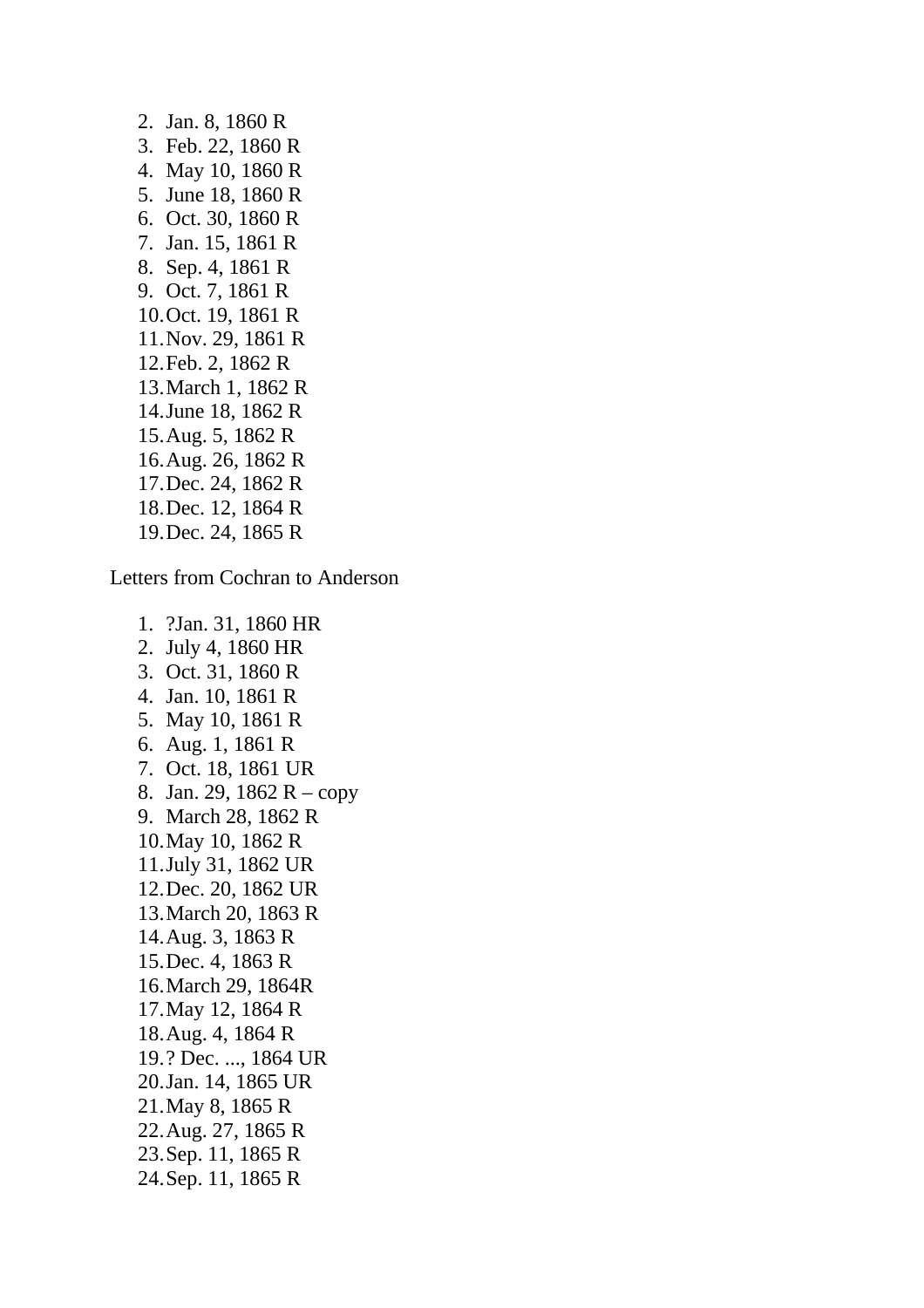25.Jan. 22, 1866 R 26.March 16, 1866 R 27.--------- UR 28.--------- UR 29.Jan. 25, 1867 R 30.March 12, 1867 R 31.May 16, 1867 R 32.May 21, 1867 R 33.July 5, 1867 PR 34.Aug. 3, 1867 HR 35.Sep. 18, 1867 R 36.Oct. 18, 1867 R 37.Nov. 15, 1867 PR 38.Apr. 4, 1868 PR 39.Sep. 14, 1868 R 40.Feb. 3, 1869 R 41.May 4, 1869 R 42.May 20, 1869 R

Letters from Cochran to Clark

1. Nov. 25, 1869 R 2. July 20, 1870 HR 3. Nov. 30, 1870 R 4. Jan. 25, 1871 R 5. Aug. 26, 1869 R

Letters from Miss Harriet A. Crawford to Anderson

1. Dec. 10, 1859 R 2. Jan. 14, 1860 R 3. ---- 9, 1860 UR 4. Nov. 16, 1865 R 5. Dec. 27, 1865 R

Letters from Miss Jennie Dean to Clark

- 1. June 29, 1868 UR
- 2. Jan. 25, 1869 R
- 3. June 28, 1869 R
- 4. Apr. 6, 1870 R
- 5. Feb. 4, 1871 R
- 6. Jan. 31, 1870 R

Letters from Perkins to Anderson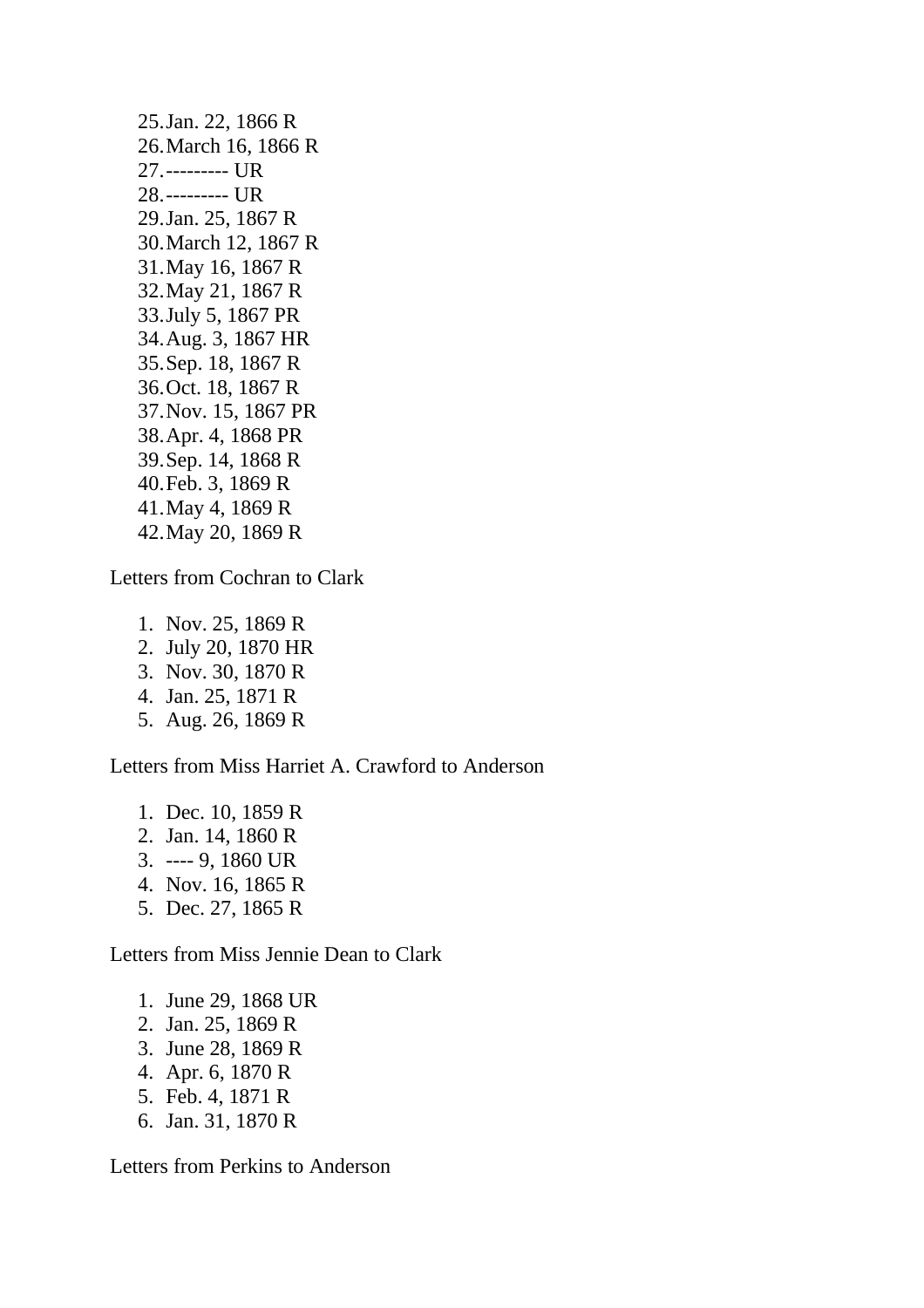- 1. Jan. 31, 1860 R
- 2. ----- UR
- 3. Dec. 5, 1861 HR
- 4. ...... 11, 1861 UR
- 5. Feb. 11, 1861 UR

Letters from Javelin ?Jiske to Anderson

- 1. March 17, 1860 UR
- 2. May 8, 1860 HR

Letters from Fidela Fisk to ?Ynax

1. July 14, 1862 R

2. July 22, 1862 R

Letters from Fidela Fisk to Anderson

1. Aug. 29, 1862 R 2. extract of the letter of Fidela Fisk to Anderson from Sep. 5, 1862 R 3. Apr. 15, 1863 R 4. July 19, 1863 R 5. Nov. 28, 1863 R 6. Dec. 15, 1863 R 7. Dec. 30, 1863 R 8. Jan. 7, 1864 R 9. Feb. 22, 1864 R 10.Feb. 24, 1864 R 11.March 11, 1864 R 12.May 21, 1864 R 13.June 27, 1864 R

List of papers relating to Miss Fidela Fisk and her labor in Persia

Letters from Benj. Labance, Jr. to Anderson

- 1. May 2, 1860 R
- 2. June 9, 1860 R
- 3. ... 18, 1860 UR
- 4. March 4, 1860 R
- 5. Jan. 29, 1862 R
- 6. Sep. 23, 1863 R
- 7. June 21, 1863 R
- 8. June 24, 1863 R
- 9. Oct. 3, 1863 R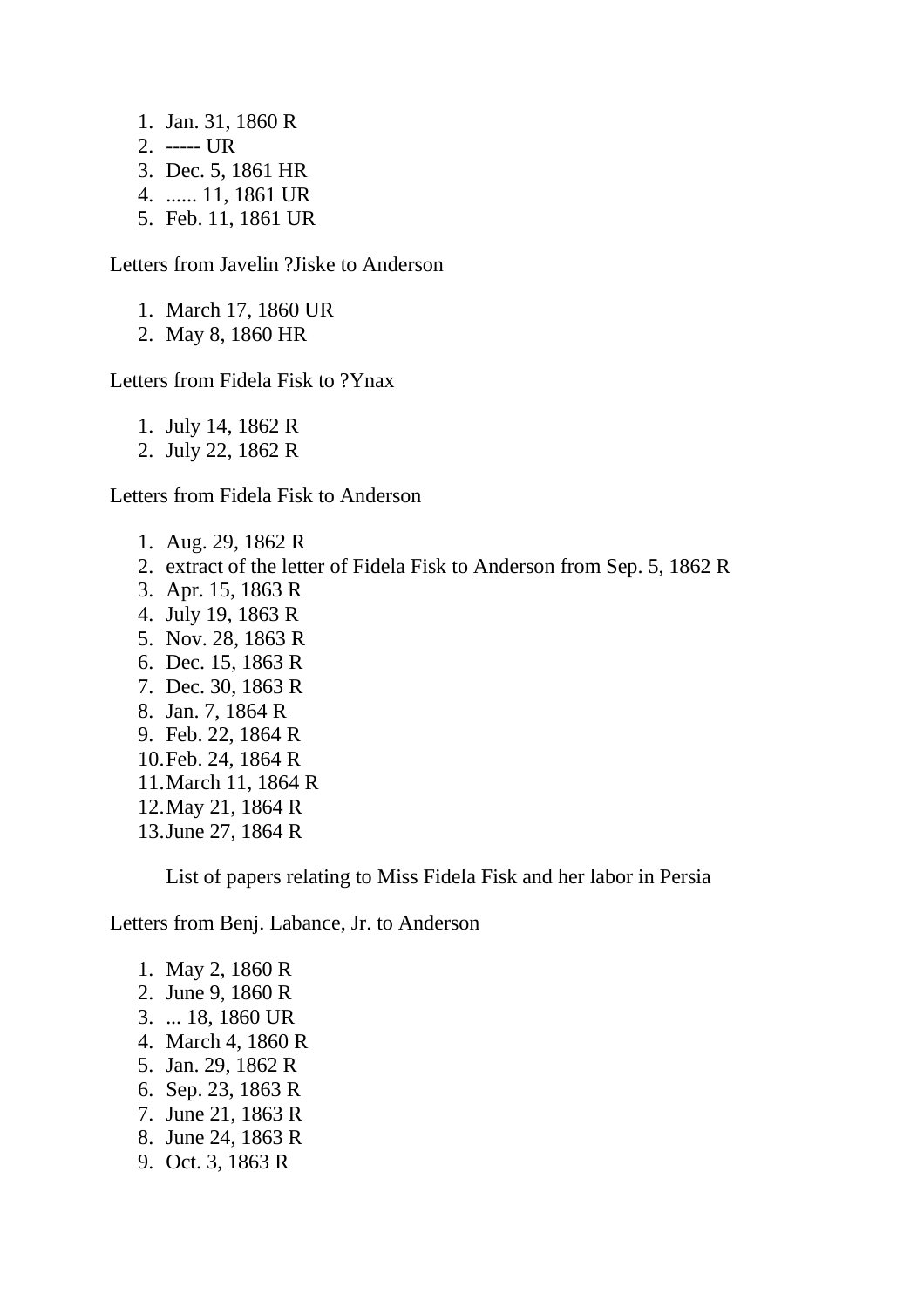10.Jan. 30, 1863 R 11.May 4, 1864 R 12.June 10, 1864 R 13.Feb. 14, 1863 R 14.July 29, 1863 R 15.Dec. 15, 1863 PR 16.March 12, 1866 HR 17.April 9, 1866 R

Letters from Benj. Labance, Jr. to Clark

1. Nov. 19, 1866 R 2. Nov. 26, 1866 R 3. Aug. 24, 1867 UR 4. Sep. 17, 1867 R 5. Nov. 11, 1867 R 6. Jan. 13, 1868 R 7. Jan. 17, 1868 UR 8. June. 30, 1868 R 9. Nov. 21, 1868 R 10.Feb. 9, 1869 UR 11.March 13, 1869 HR 12.Apr. 9, 1869 UR 13.May. 31, 1869 R 14.Sep. 17, 1869 R 15.Feb. 7, 1870 R 16.April 5, 1870 R 17.Sep. 2, 1870 R 18.Dec. 28, 1870 R 19.Jan. 31, 1871 R 20.Apr. 12, 1871 R 21.May 29, 1871 R

Letters from Justin Perkins to Anderson

1. Jan. 5, 1860 R 2. Jan. 15, 1860 R 3. Jan. 24, ?1860 R 4. Jan. 25, 1860 R 5. Feb. 1, 1860 R 6. Feb. 3, 186[0] R 7. Feb. 9, 1860 R 8. Feb. 22, 1860 R 9. March 3, [1860] R 10.Apr. 4, 1860 R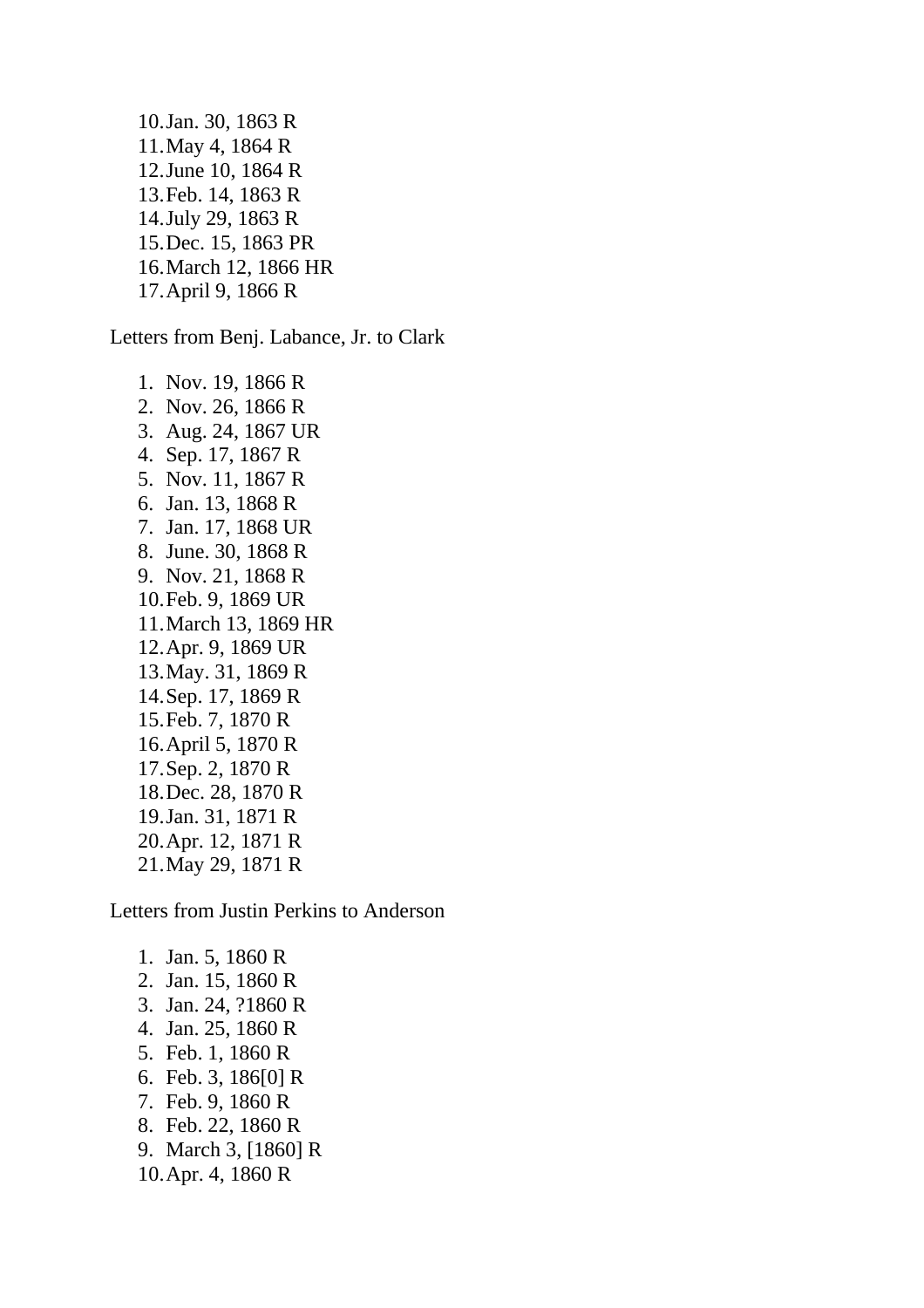11.Apr. 23, 1860 R 12.... 1, 1860 UR 13.May 14, 1860 R 14.... 1860 UR 15.May 25, 1860 R 16.Aug. 3, 1860 R 17.Aug. 13, 1860 R 18.Aug. 16, 1860 R 19.Oct. 9, 1860 R 20.Oct. 19, 1860 R 21.Oct. 23, 1860 R 22.Oct. 29, 1860 R 23.Nov. 1, 1860 R 24.Dec. 1, 1860 R 25.Dec. 7, 1860 R 26.Dec. 12, 1860 R 27.March 15, 1861 R 28.Apr. 2, 1861 R 29.Apr. 18, 1861 R 30.Apr. 30, 1861 R 31.May 11, 1861 R 32.May 16, 1861 R 33.June 12, 1861 R 34.June 20, 1861 R 35.May 28, 1861 R 36.July 1, 1861 R 37.July 18, 1861 R 38.July 30, 1861 R 39.Aug. 20, 1861 R 40.Aug. 28, 1861 UR 41.Aug. 23, 1861 R 42.Sep. 7, 1861 UR 43.Sep. 16, 1861 UR 44.Sep. 20, 1861 UR 45.Oct. 12, 1861 R 46.Oct. 28, 1861 R 47.Nov. 5, 1861 R 48.Dec. 5, 1861 R 49.Jan. 24, 1862 R 50.Feb. 3, 1862 R 51.Feb. 20, 1862 R 52.March 1, 1862 R 53.March 12, 1862 R 54.Apr. 8, 1862 R 55.Apr. 30, 1862 R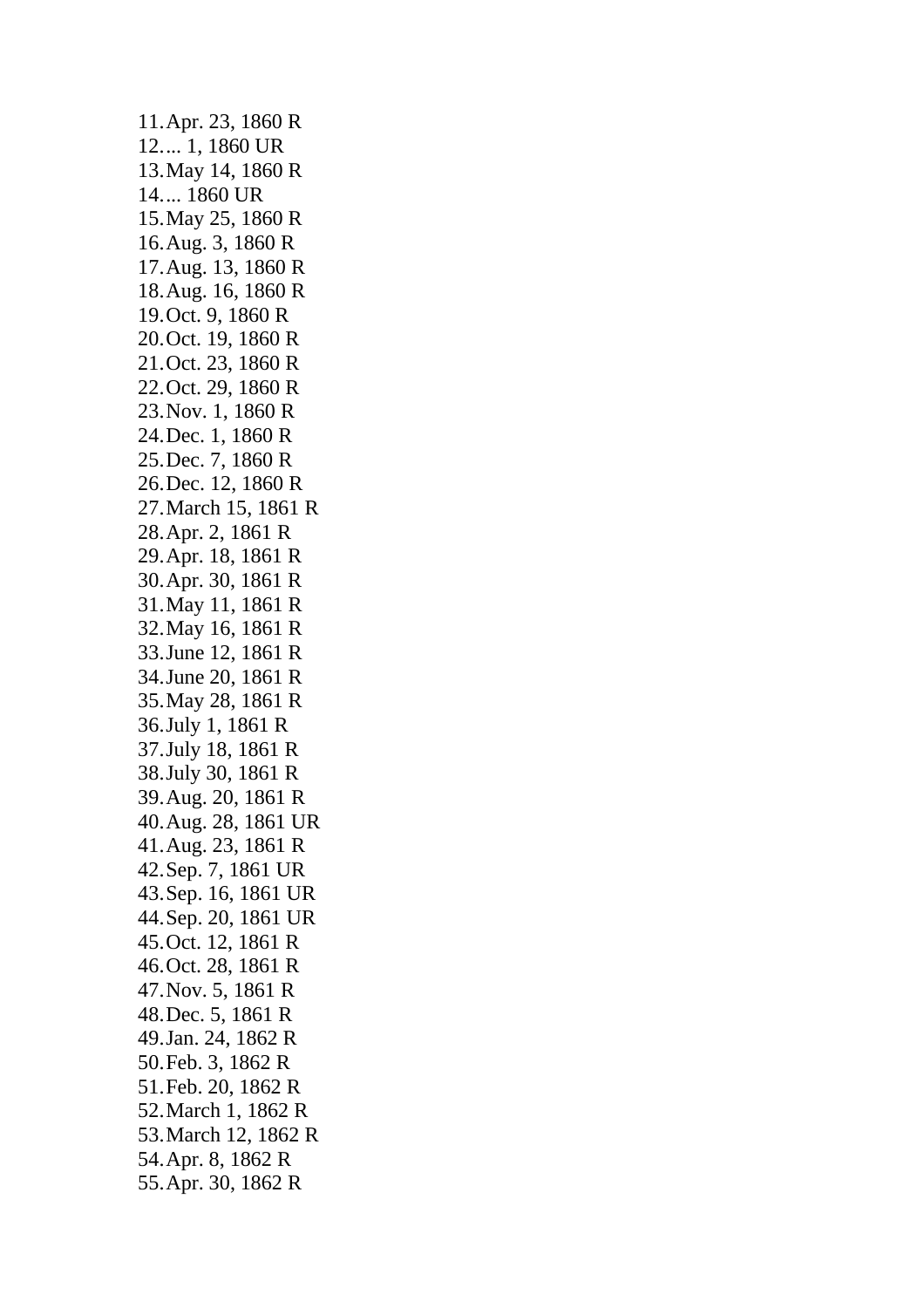56.May 16, 1862 R 57.May 19, 1862 R 58.May 24, 1862 R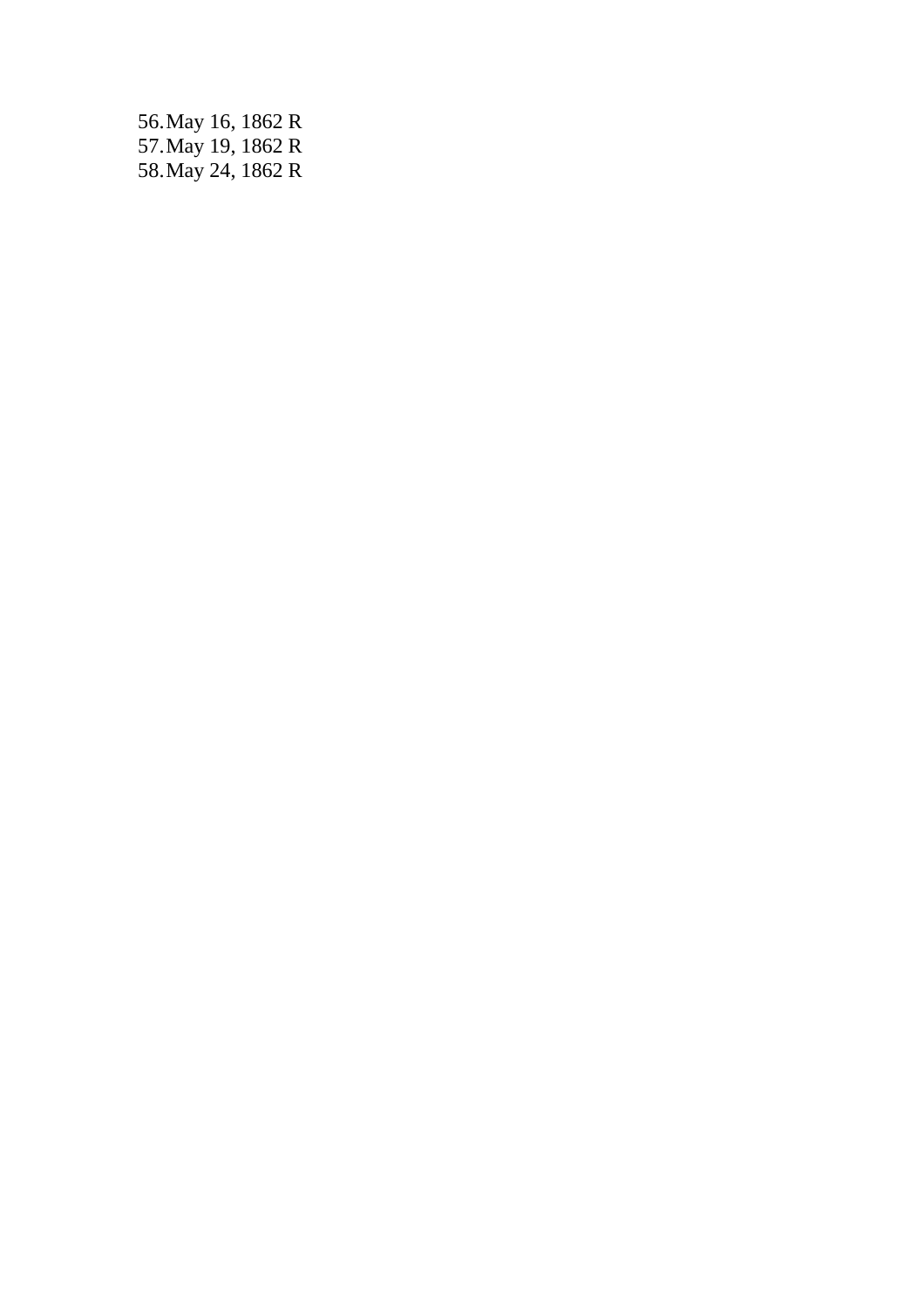Submitted by: Grigor Boykov Submitted to: Department of History Project term (month, year): December 31, 2002

Bibliographical and physical information Document type: microfilm Reference no. **BV2410.A4 1984**, Reel **559** Degree of readability: R, PR, HR, UR (e.g. readable, partially readable, hardly readable, unreadable)

American Board of Commissioners for Foreign Missions

ABC 16: The Near East 1817-1919

Unit 5 Reel 558

Nestorian Mission

Vol. 8 Part 1

Nestorian Mission

1860-1871

Letters

### Part 1 Letters [PER - R]

Letters from Perkins to Anderson

June 19, 1862 R

July 7, 1862 UR

July 8, 1862 UR

July 9, 1862 UR

July 10, 1862 R

July 17, 1862 R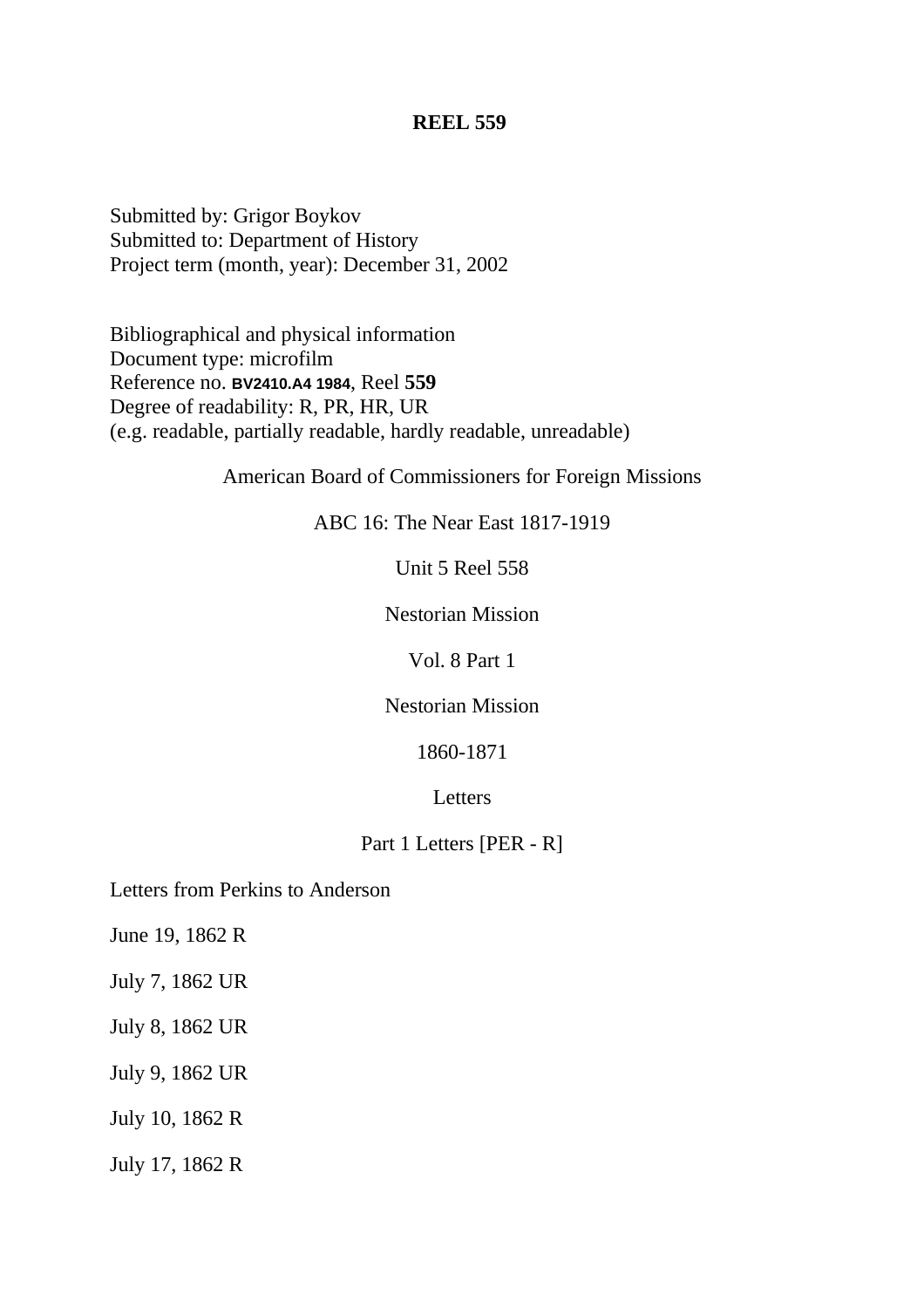July 21, 1862 R

July 19, 1862 R

- Sep. 12, 1862 R
- Oct. 7, 1862 R
- Oct. 27, 1862 R
- Nov. 4, 1862 R
- Nov. 17, 1862 R
- Dec. 26, 1862 R
- Feb. 2, 1863 UR
- March 31, 1863 R
- July 1, 1863 R
- Letters from Perkins to Treat
- Sep. 28, 1863 R
- Oct. 30, 1863 R copy
- Letters from Perkins to Anderson

Nov. 2, 1863 R

- Feb. 3, 1864 R
- March 1, 1864 R
- July 1, 1864 R
- Oct. 2, 1864 R
- Oct. 18, 1864 R
- Oct. 21, 1864 R
- Feb. 14, 1865 R
- May 3, 1865 R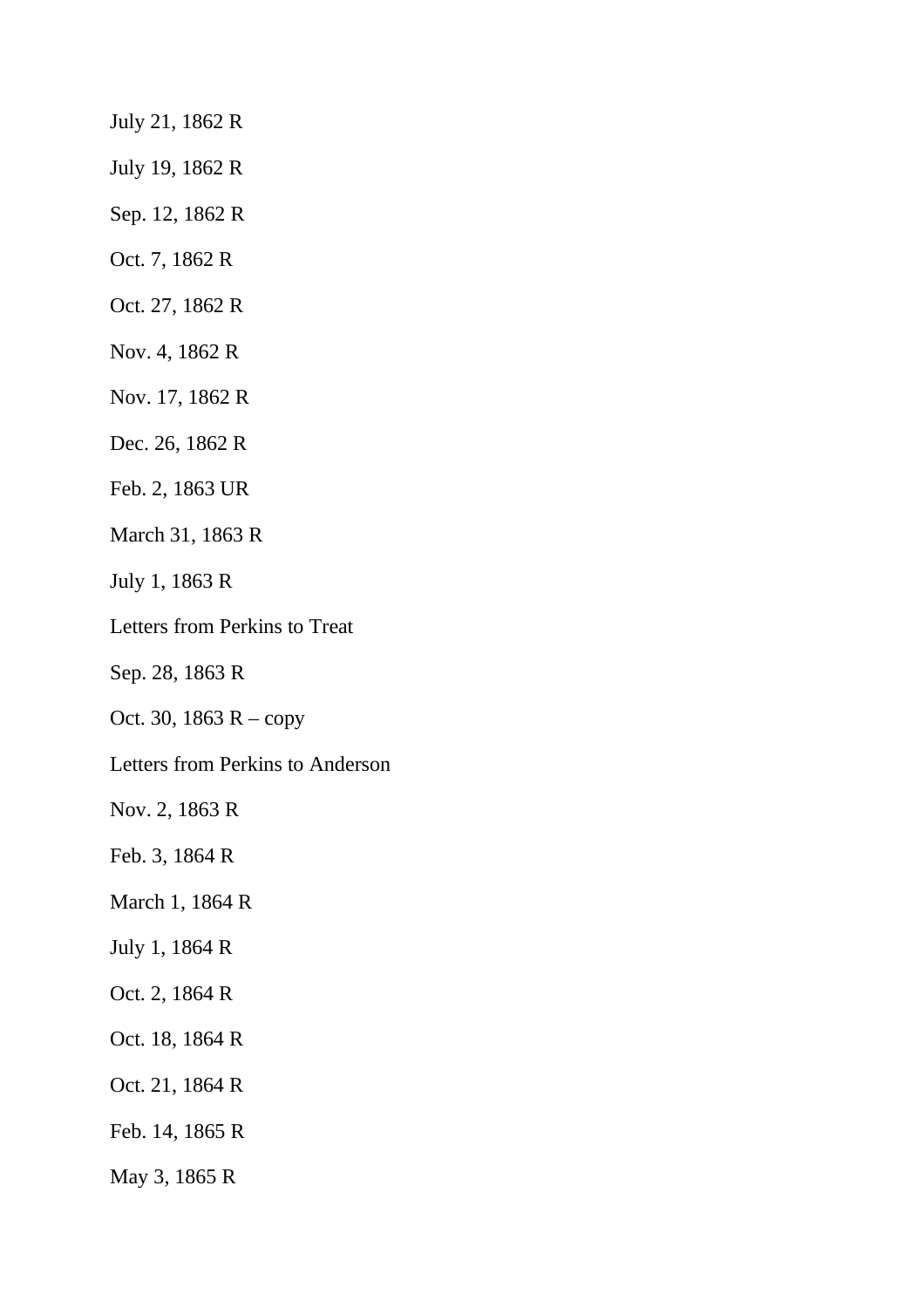June 10, 1865 R

Letters from Perkins to Treat

Aug. 1, 1865 R

Aug. 22, 1865 R

Sep. 12, 1865 R

Nov. 14, 1865 R

Letter from Perkins to Anderson

Dec. 15, 1865 R

Letters from Perkins to Treat

Jan. 4, 1866 R

Apr. 4, 1866 R

Apr. 10, 1866 R

May 14, 1866 UR

Letters from Perkins to Anderson

June 4, 1866 R

June 27, 1866 R

Dec. 15, 1866 R

Letter from Perkins to Treat

Jan. 22, 1867 R

Letter from Perkins to Anderson

Dec. 20, 1865 R

Letters from Perkins to Clark

Sep. 21, 1867 HR

Oct. 18, 1867 HR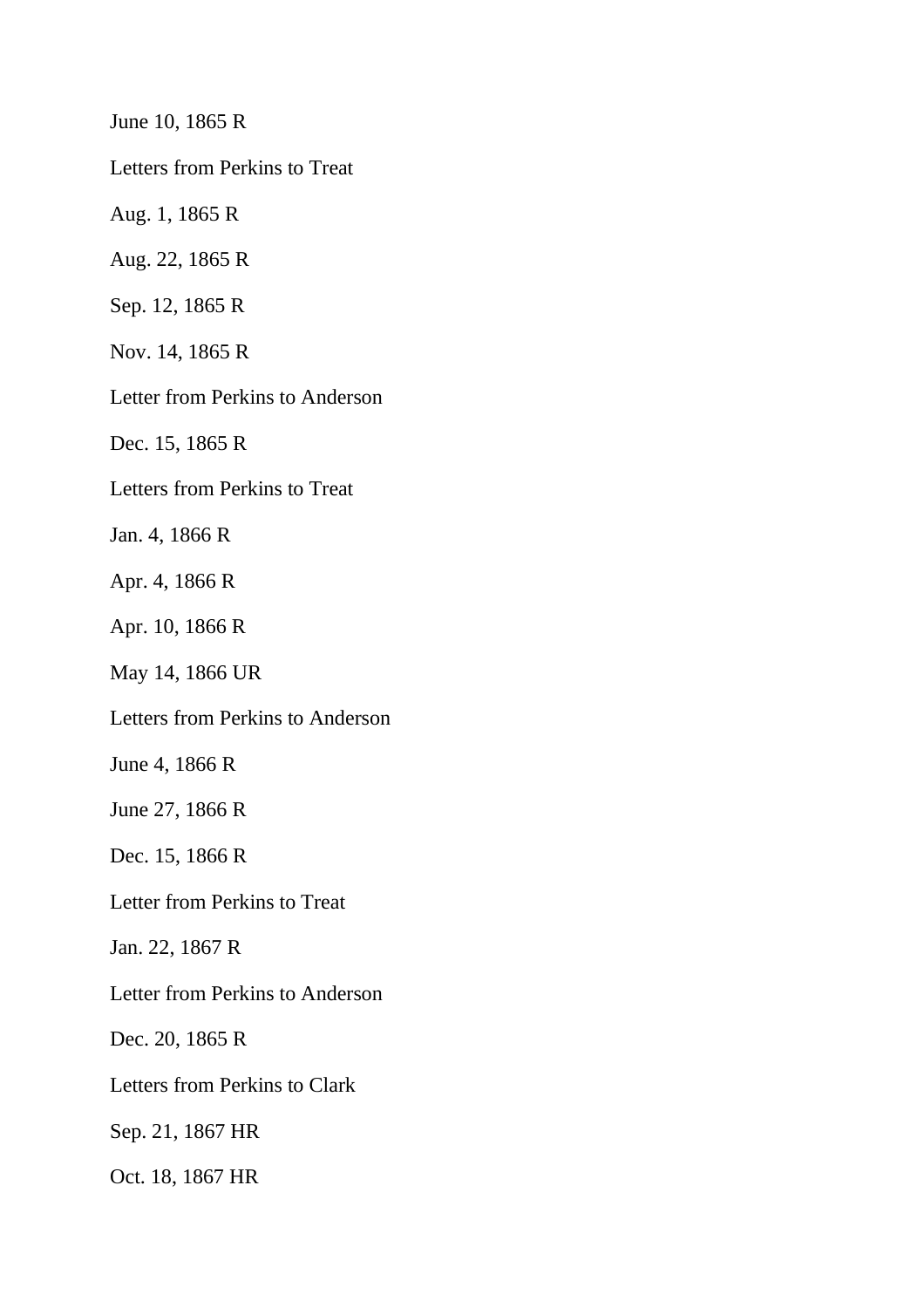March 3, 1868 R

Apr. 28, 1868 R

..., 30, 1868 UR

Letters from Perkins to Treat

June 22, 1868 R

Aug. 21, 1868 R

Nov. 25, 1868 R

Feb. 7, 1869 R

Feb. 30, 1869 R

June 21, 1869 R

Oct. 19, 1869 R

Nov. 30, 1869 R

Letters from Mrs. Perkins to Treat

Apr. 13, 1863 R

Apr. 23, 1863 R

June 5, 1863 R

June 22, 1863 R

Aug. 7, 1863 R

Sep. 9, 1863 R

Jan. 20, 1864 R

Apr. 14, 1864 R

May 30, 1864 UR

May 31, 1864 R

June 26, 1864 R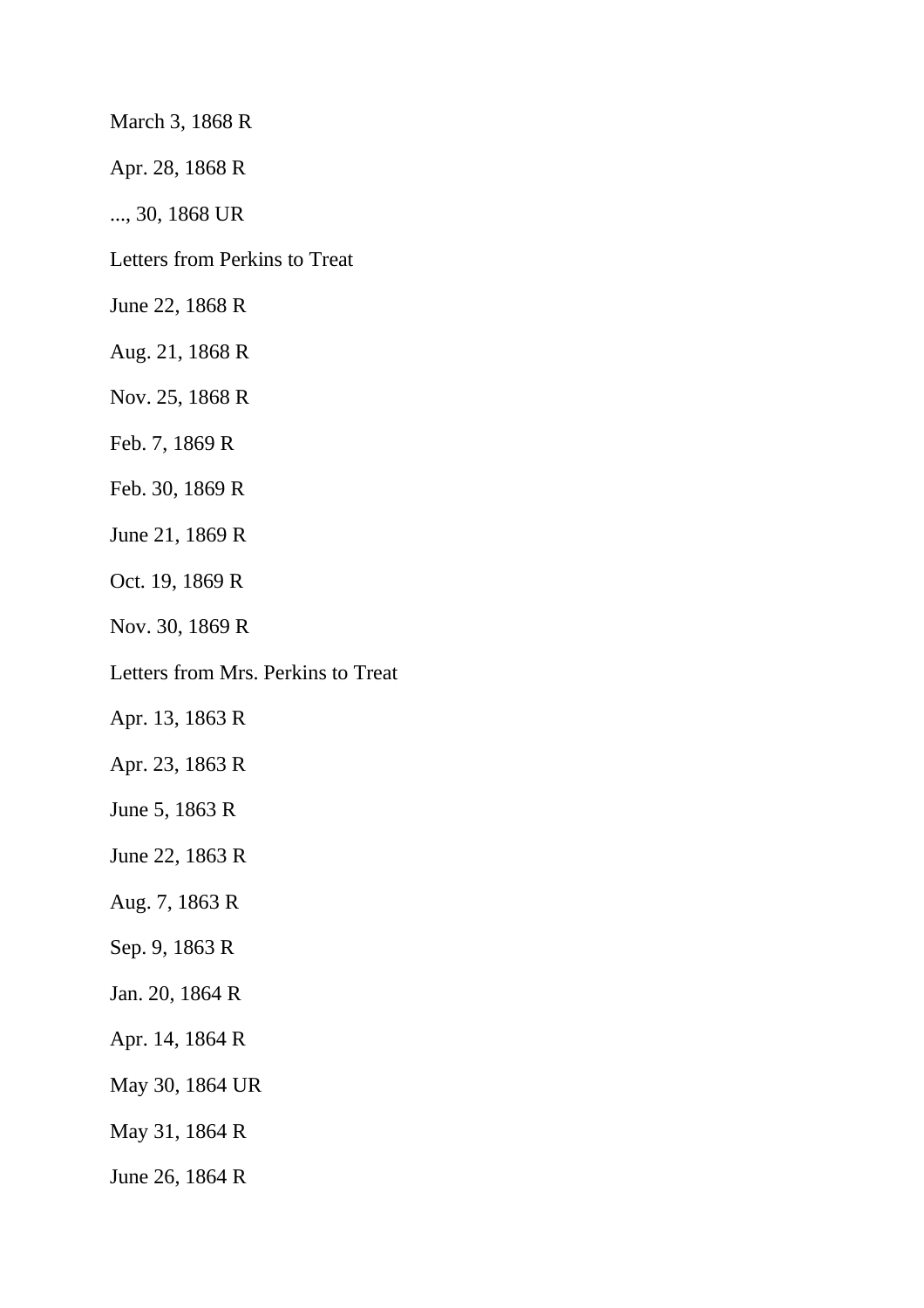Letter from Mrs. Perkins to Anderson

Aug. 7, 1864 R

Letters from Mrs. Perkins to Treat

Aug. 29, 1864 R

Nov. 2, 1864 R

Dec. 3, 1864 R

Feb. 20, 1865 R

March 9, 1865 UR

Sep. 13, 1865 HR

Oct. 3, 1865 R

Jan. 30, 1866 PR

June 19, 1866 R

July 15, 1866 R

Nov. 15, 1866 R

Apr. 16, 1867 R

July 6, 1867 R

Sep. 12, 1867 HR

Nov. 29, 1867 UR

Dec. 17, 1867 UR

Letters from Henry Perkins to Clark

Aug. 1, 1869 R

Dec. 29, 1869 R

Letters from Henry Perkins to Treat

Jan. 8, 1870 R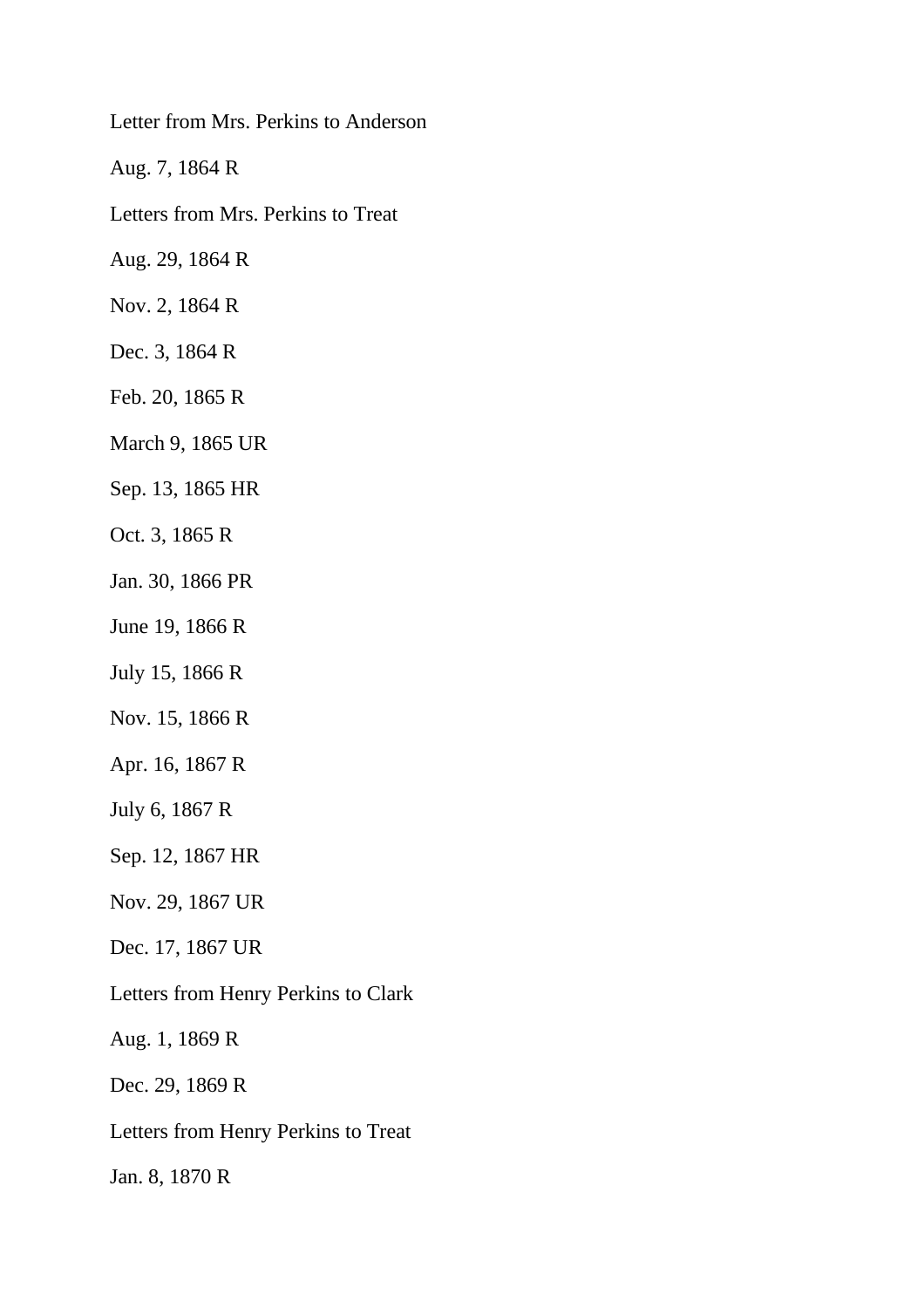Jan. 12, 1870 R

Jan. 26, 1870 R

Jan. 29, 1870 R

March 4, 1870 R

Apr. 2, 1870 R

Letters from Rhea to Anderson

Apr. 30, 1860 R

May 14, 1860 R

June 7, 1860 R

Oct. 26, 1860 R

Jan. 12, 1861 UR

Feb. 8, 1861 R

Aug. 14, 1861 R

Jan. 10, 1862 R

June 12, 1862 R

April 30, 1863 R

Jan. 2, 1864 R

April 19, 1864 R

Sep. 26, 1864 R

March 10, 1865 R

Sep. 3, 1865 R

April 3, 1866 HR

Oct. 12, 1866 R

Aug. 10, 1867 UR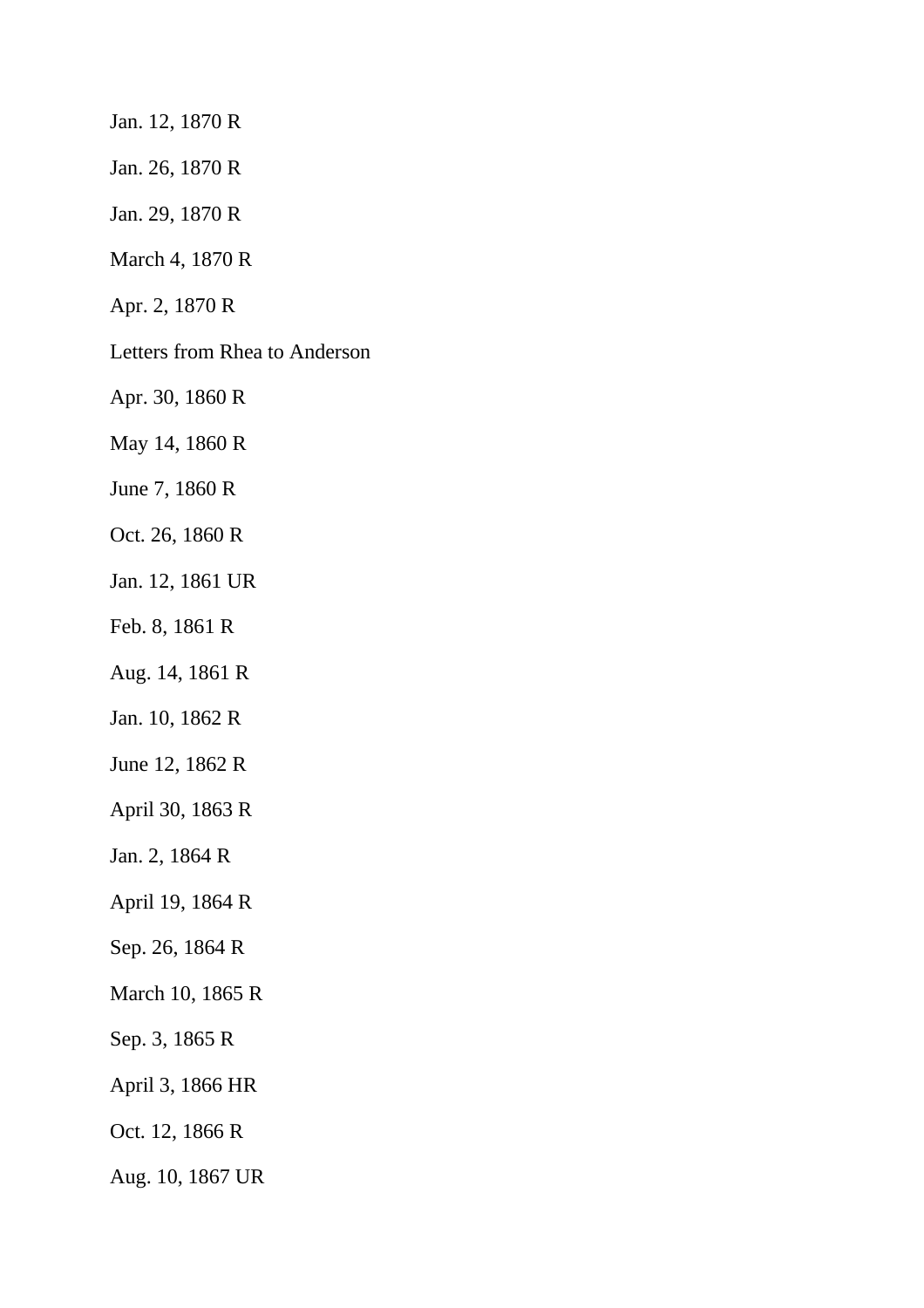Nov. 13, 1867 R

May 20, 1868 UR

Aug. 30, 1868 UR

Jan. 7, 1869 R

Feb. 9, 1869 R

Letters from Miss Marry Rice to Clark

March 10, 1870 R

Feb. 2, 1871 R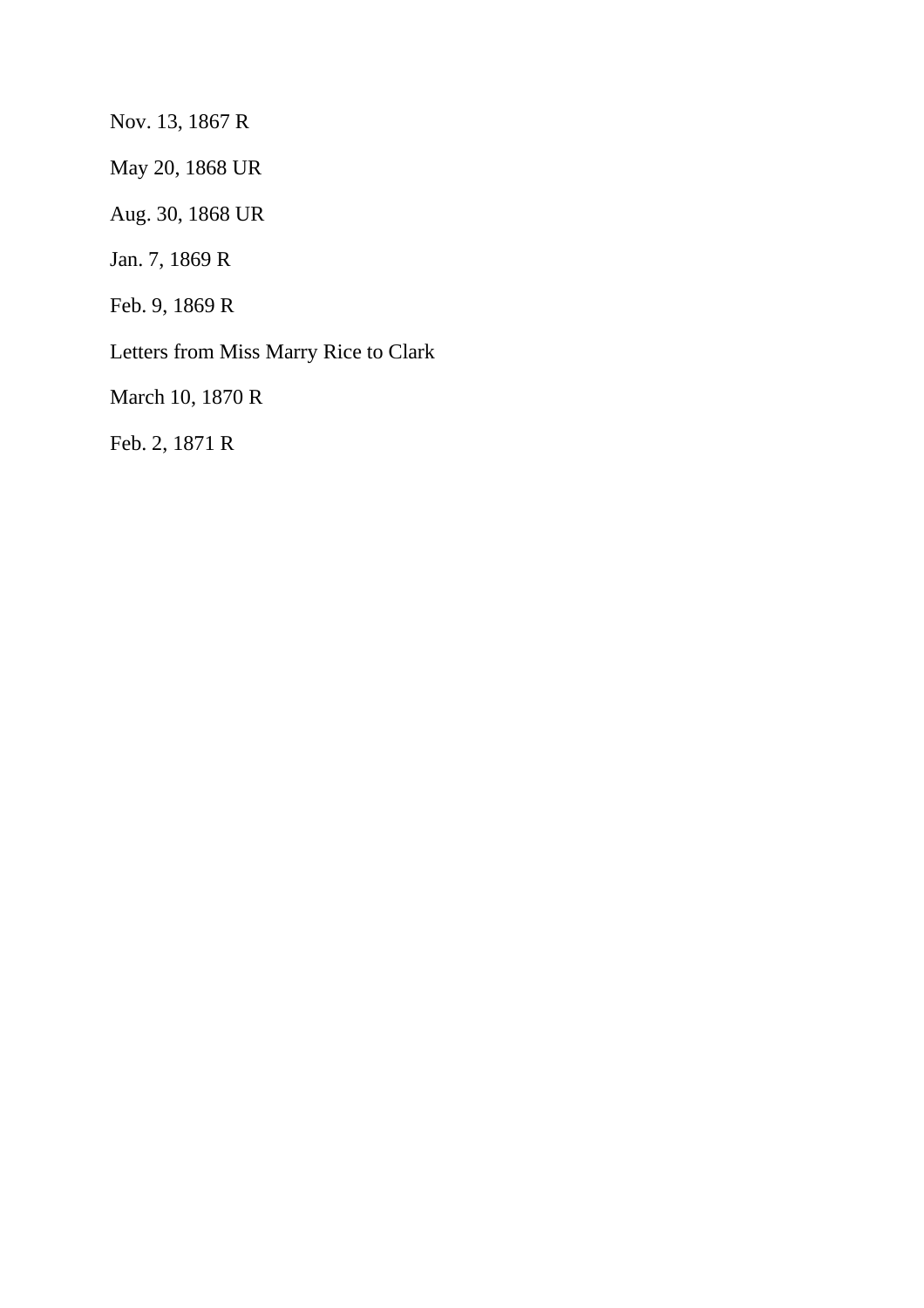Submitted by: Grigor Boykov Submitted to: Department of History Project term (month, year): January 31, 2003

Bibliographical and physical information Document type: microfilm Reference no. **BV2410.A4 1984**, Reel **560** Degree of readability: R, PR, HR, UR (e.g. readable, partially readable, hardly readable, unreadable)

American Board of Commissioners for Foreign Missions

ABC 16: The Near East 1817-1919

Unit 5 Reel 560

Nestorian Mission

Vol. 8 Part 2

Nestorian Mission

1860-1871

Letters

Part 1 Letters [S-Y]

Letters from Shedd to Anderson

Apr. 4, 1860 R

Sep. 1, 1860 R

Feb. 4, 1861 R

Feb. 4, 1861 R

Feb. 9, 1861 R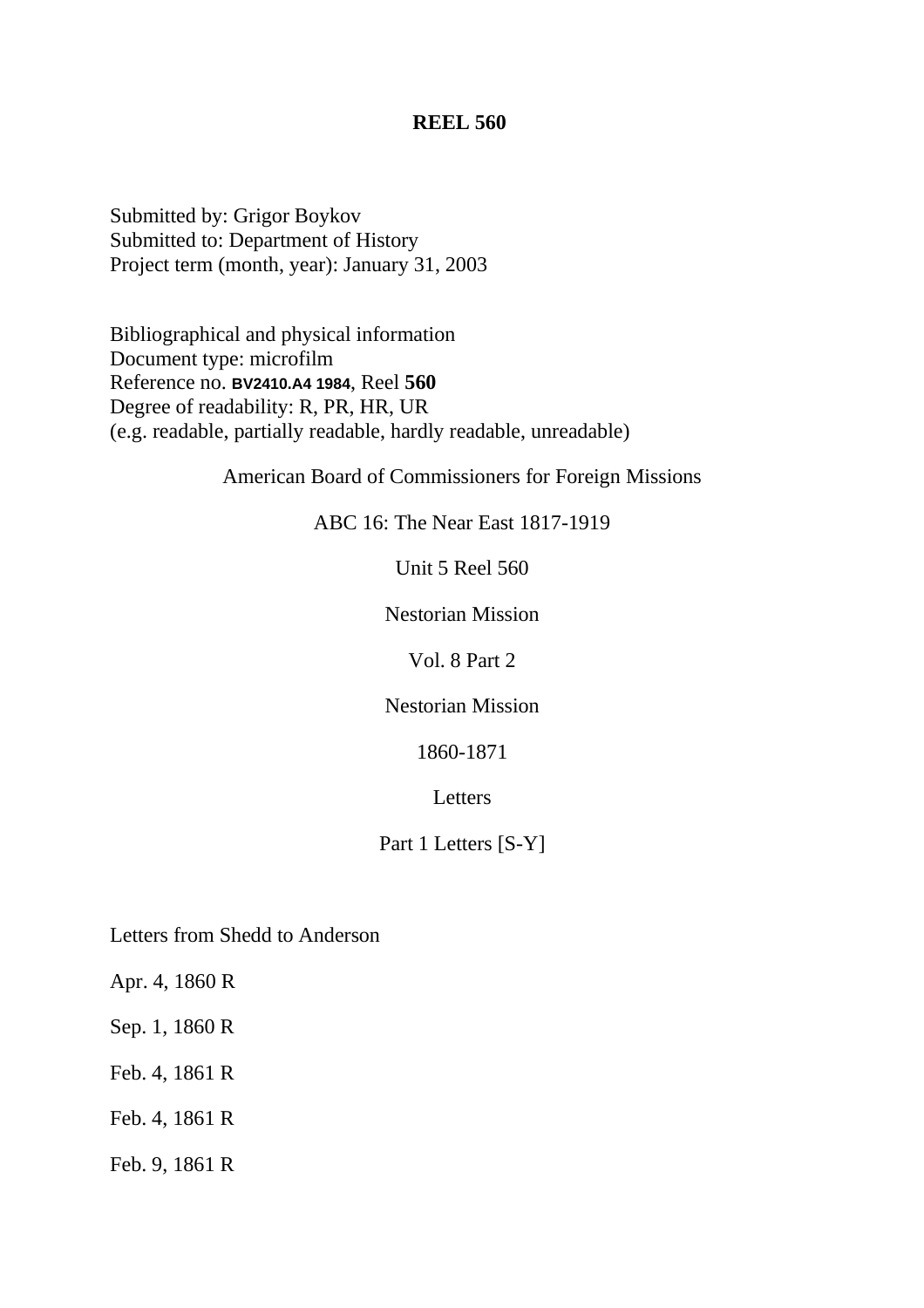July 3, 1861 R

Sep. 9, 1861 R

Feb. 8, 1862 R

March 7, 1862 R

July 3, 1862 R

Dec. 29, 1862 UR

Aug. 8, 1863 R

March 1, 1864 R

March 13, 1864 R

? Aug. 26, 1864 UR

Feb. 13, 1865 R

July 1, 1865 R

Oct. 24, 1865 R

Feb. 10, 1866 R

Letters from Shedd to Clark

Sep. 18, 1866 R

Jan. 14, 1867 R

Feb. 11, 1867 R

June 27, 1867 R

Nov. 16, 1867 R

Nov. 16, 1868 R

Apr. 6, 1869 R

May 3, 1869 R

July 1, 1869 UR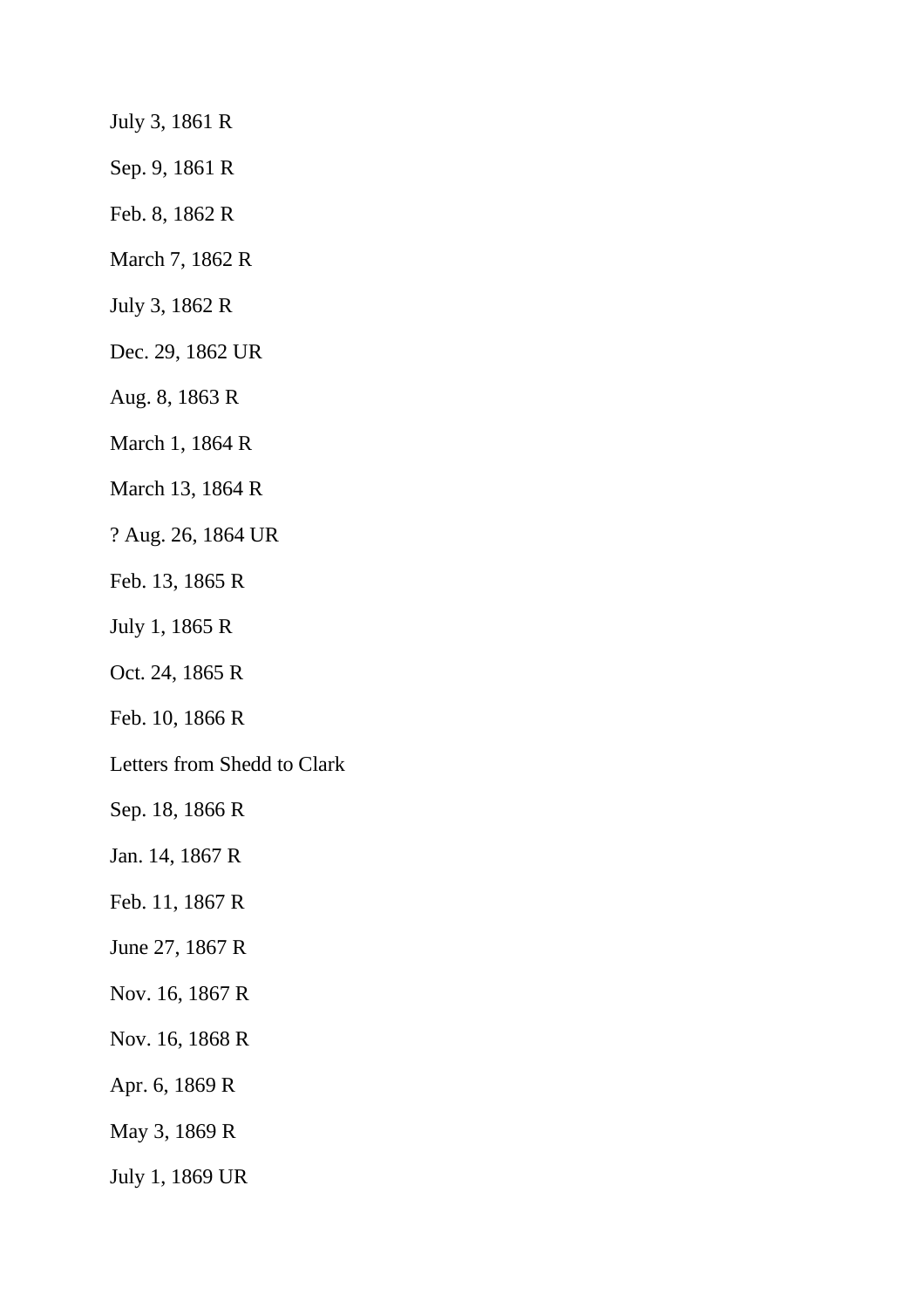Aug. 21, 1869 R

Sep. 21, 1869 R

March 9, 1870 R

Letter from Shedd to Treat

June 4, 1870 R

Letters from Shedd to Clark

Nov. 12, 1870 R

Dec. 10, 1870 R

May 8, 1872 R

Letters from Mrs. Stoddard to Anderson

June 20, 1862 R

July 1, 1864 R

July 26, 1864 R

July 8, 1865 UR

Letters from Thompson to Anderson

March ..., 1860 UR

May 16, 1860

Letters from Thomas Van Norden to Treat

Apr. 28, 1866 R

May 12, 1866 R

Letters from Thomas Van Norden to Clark

May 25, 1866 R

July 23, 1866 R

Nov. 12, 1866 R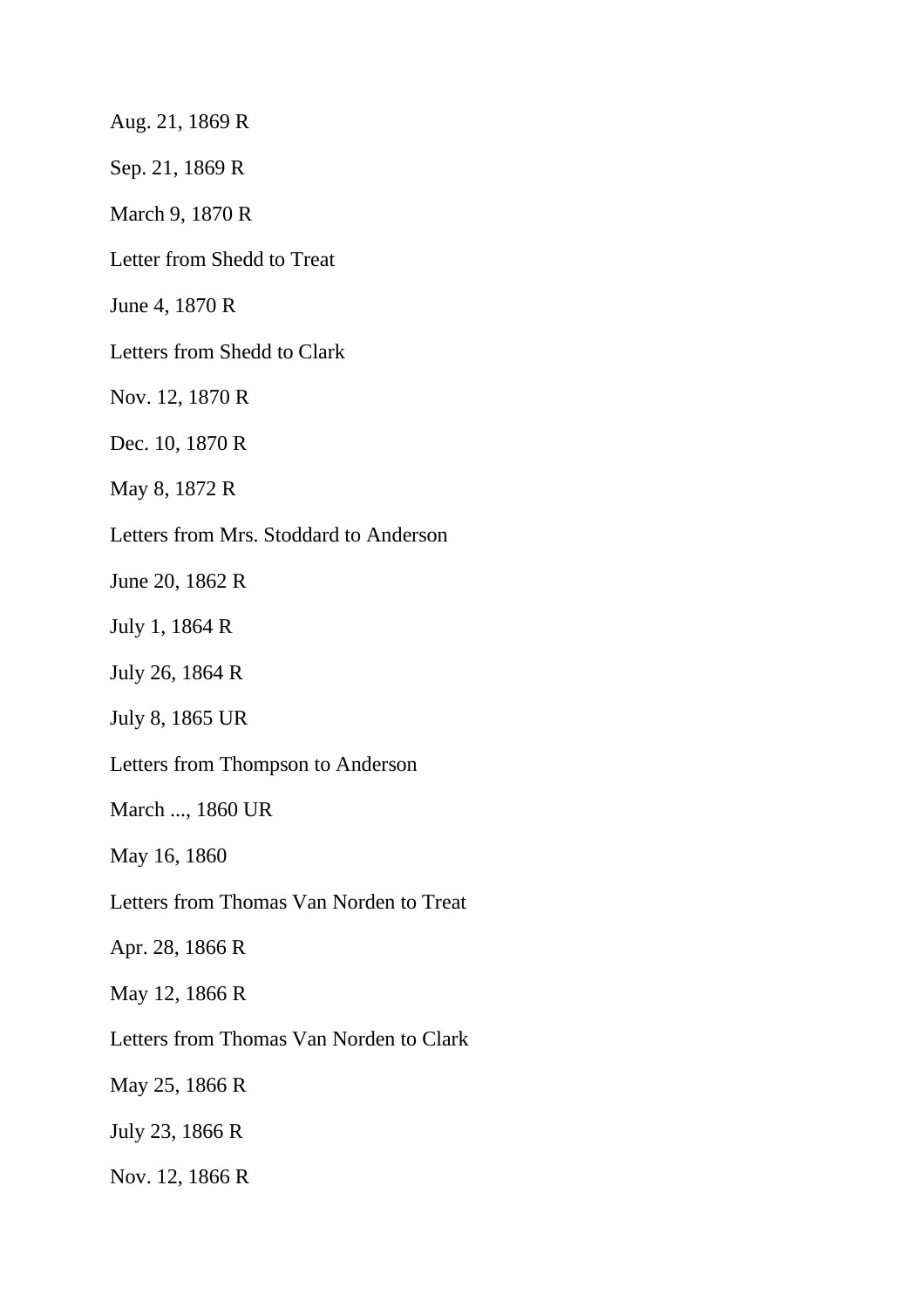Feb. 7, 1867 R

Aug. 21, 1867 R

Feb. 3, 1868 R

July 18, 1868 R

Aug. 24, 1868 R

Sep. 14, 1868 R

Feb. 6, 1869 R

March 9, 1869 R

May 28, 1869 R

June 13, 1869 R

Oct. 13, 1869 R

Dec. 13, 1869 R

Jan. 1, 1870 R

May 4, 1870 R

June 6, 1870 R

Oct. 4, 1870 R

Jan. 28, 1871 R

Letter from Marry Van Norden to Clark

Jan. 22, 1867 R

Letters from Wright to Anderson

Feb. 9, 1860 R

Apr. 30, 1860 R

Nov. 16, 1860 R

Dec. 21, 1860 R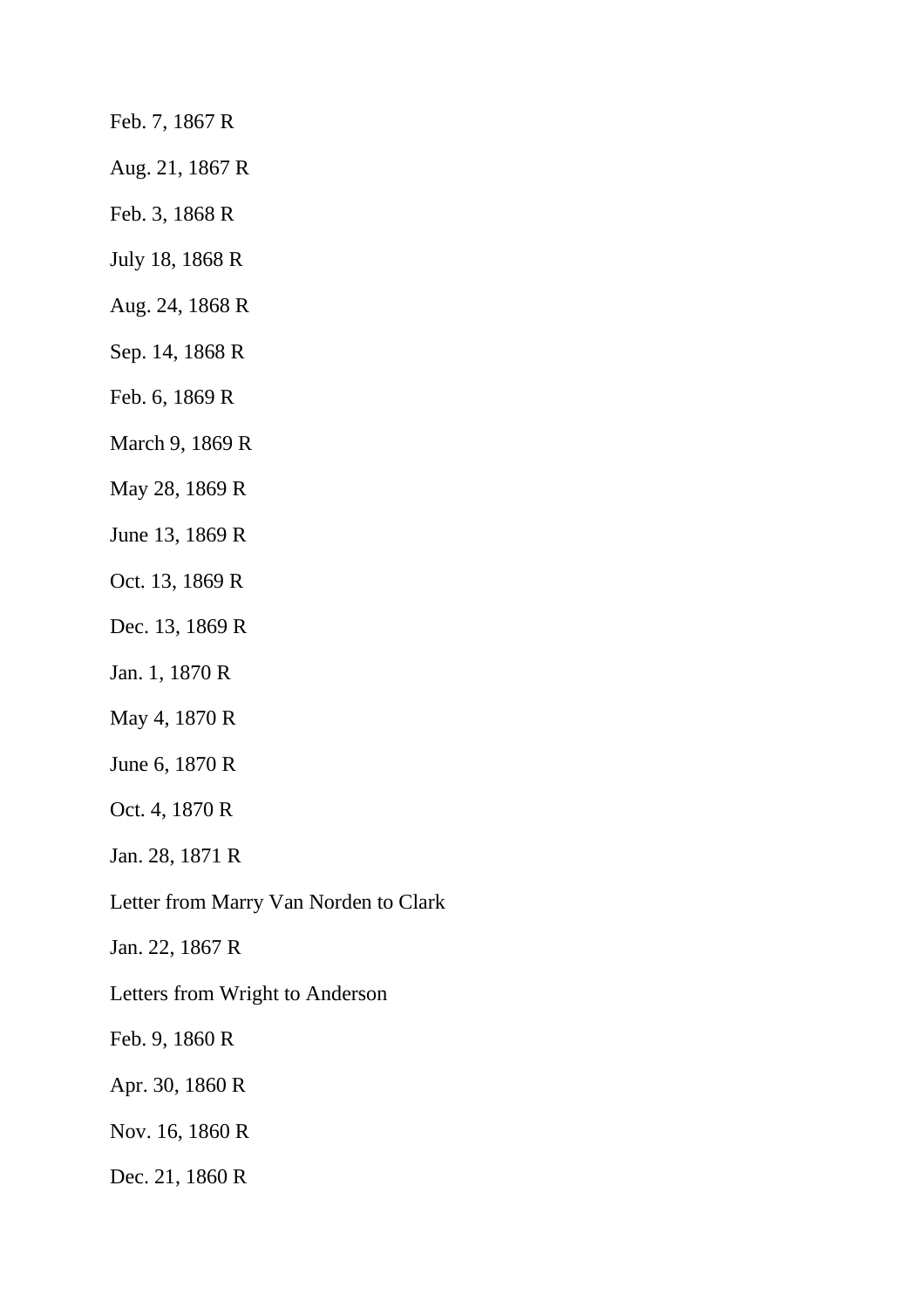Jan. 28, 1861 R

March 23, 1861 R

Apr. 2, 1861 R

Oct. 14, 1861 R

Nov. 18, 1861 R

Nov. 21, 1861 R

Letters from Wright to Treat

Nov. 29, 1861 R

Jan. 10, 1862 R

Jan. 23, 1862 R

March 11, 1862 R

Letters from Wright to Anderson

Apr. 17, 1862 R

May 21, 1862 R

June 10, 1862 R

Aug. 6, 1862 R

Aug. 16, 1862 R

Aug. 23, 1862 R

Sep. 21, 1862 R

Oct. 13, 1862 R

Dec. 31, 1862 R

Jan. 5, 1863 R

Letters from Wright to Treat

Feb. 12, 1863 R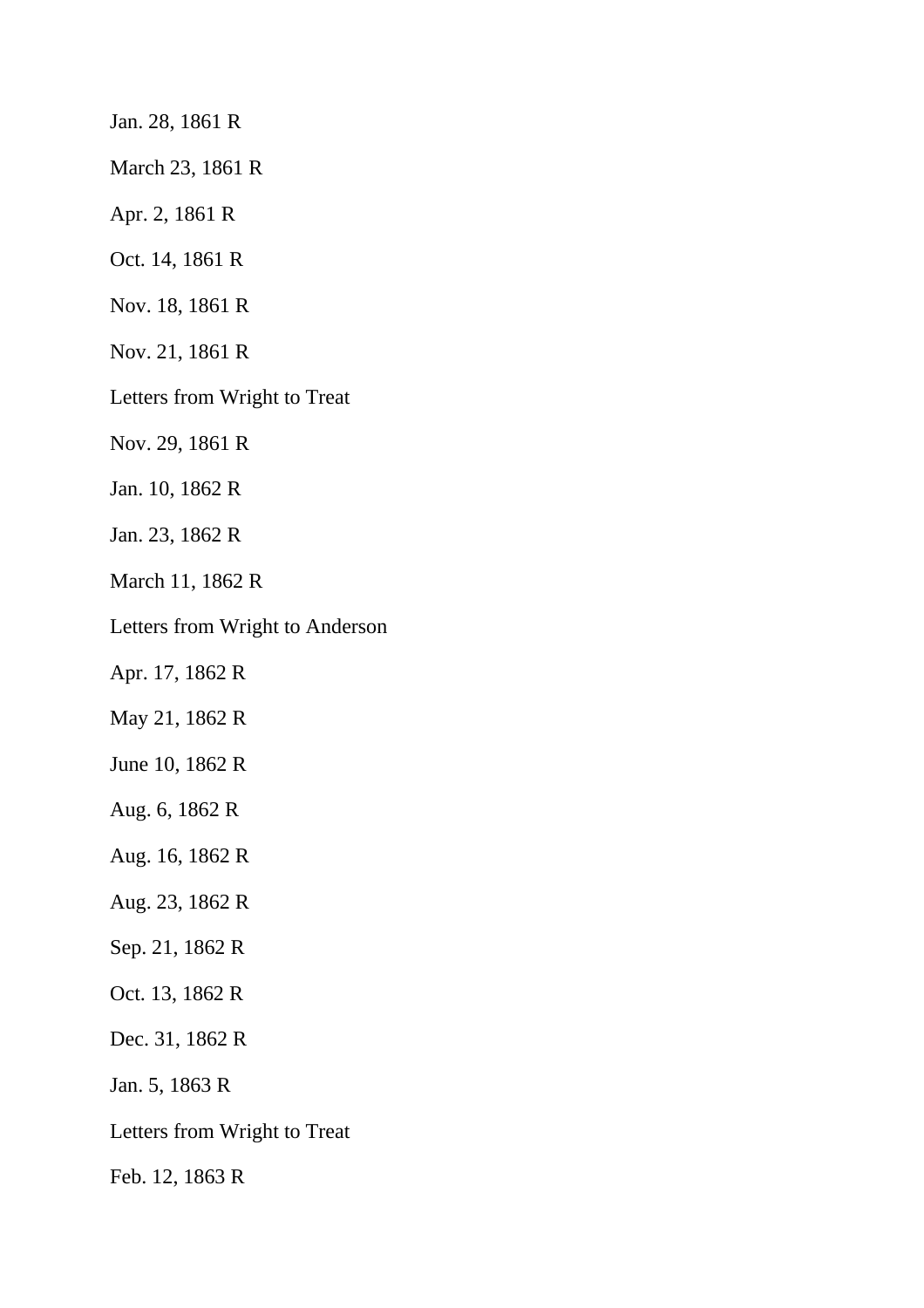June 1, 1863 R

June 5, 1863 R

July 11, 1863 R

Aug. 12, 1863 R

Sep. 7, 1863 R

Letters from Wright to Anderson

Oct. 19, 1863 R

Oct. 23, 1863 R

Oct. 29, 1863 R

Dec. 14, 1863 R

Dec. 30, 1863 R

Feb. 15, 1864 R

Feb. 26, 1864 R

March 3, 1864 R

March 15, 1864 R

March 19, 1864 R

March 23, 1864 R

Apr. 15, 1864 R

May 24, 1864 R

June 10, 1864 R

Jan. 31, 1865 R

Letters from Mrs. Wright to Anderson

March 4, 1862 R

Apr. 12, 1865 R